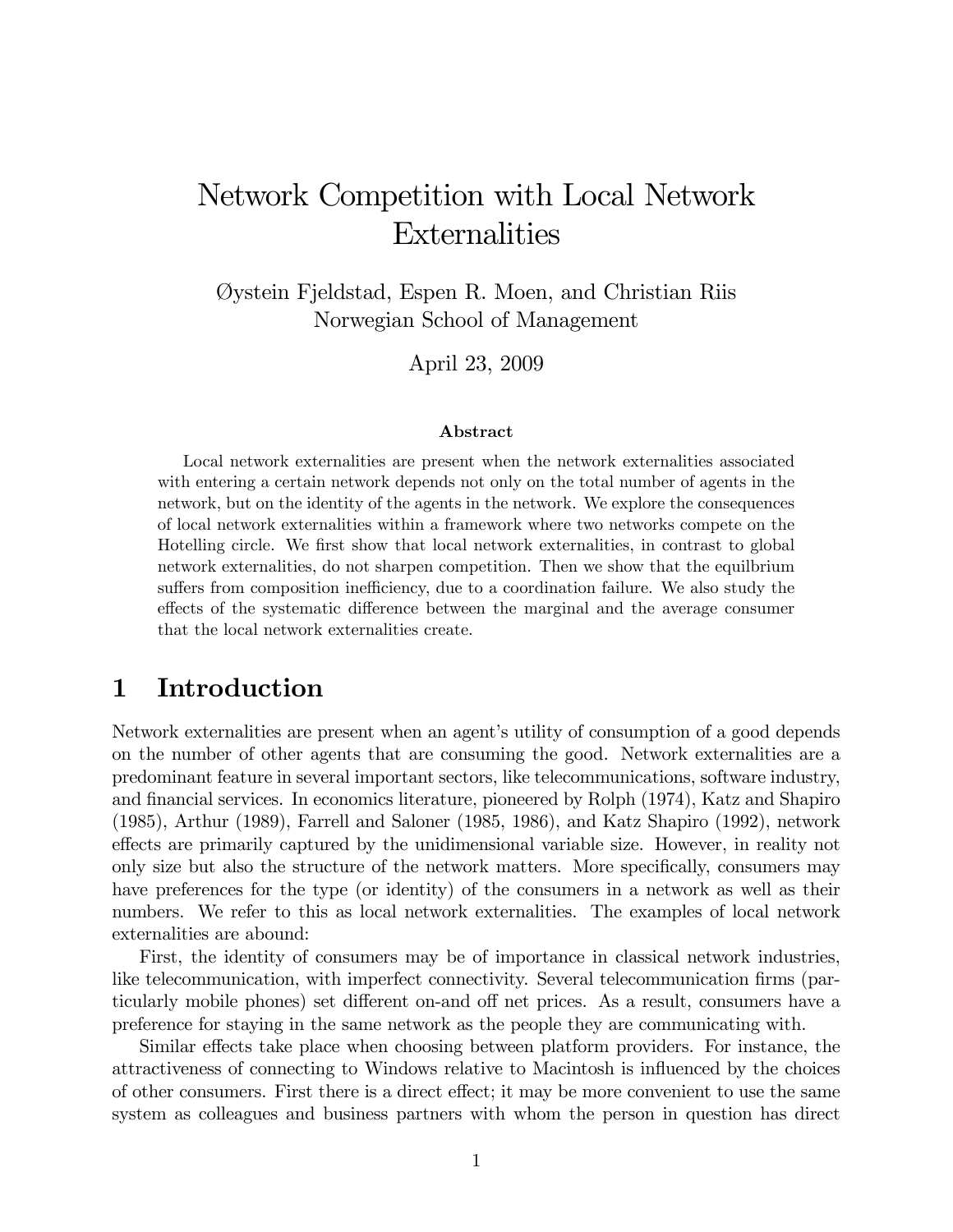contact with. In addition, increasing returns to scale in providing applications imply that the number and types of applications available will depend on the number and preferences of the consumers connected to that platform. Thus, not only the number, but also the preferences of the other consumers matter for the attractiveness of a given platform. As an example, architects often use McIntosh. For an architect, the most interesting applications are the one that are related to his work. Therefore, when choosing between platforms an architect is primarily interested in the platform that attract more architects. If the other platform attracts a larger fractions of other professionals that may be of less importance.

Other examples can be found in the transactions industry, like the banking and credit card industry. When choosing credit card, it is important not only to buy one with a large customer base, but also (for a given size) to chose one where the customers have the same trading habit as you have. This will increase the likelihood that the sellers you approach will accept that credit card. In banking it matters for a firm if its present and future trading partners, suppliers, customers etc. are likely to use the same bank, as this may reduce direct transaction costs as well as problems associated with asymmetric information (the bank will receive more information about your trading partner and thereby learn about your credit worthiness. The bank may also be able to internalize external effects of default between suppliers and manufacturers. In addition, the customers may care about previous customers, as this may give information about the firms' areas of expertise.

The classical network industries are only one example. For consumption goods or services that involve social interaction, consumers generally have preferences for the identity of other customers. This can be various types of clubs and dating sites. Another example regards choice of schools, where the other customers (students) is a pool both for social interaction and as basis for a social network that may be valuable in professional life. Even in restaurants and bars, low-key social interaction (as well as social identification) may imply that the customers have preferences over the types of consumers that visit the establishment.

In the present paper we introduce what we refer to as local network effects into a standard Hotelling model of competition between two networks offering differentiated products. This is a standard model for price competition in general and competition between network firms in particular, see REFERENCES. Social preferences are modelled using the Salop circle, where each consumer has a location on the circle, and where consumers have a stronger preference for being in the same network with consumers that are located close to them at the circle than to consumers that have a distant location. Consumers are thus heterogenous along two dimensions, regarding technological preferences and social location. In addition we assume that social location and technological preferences are correlated, but not perfectly so. This will typically be the case in social networks (friends to some extent share the same interests and have the same preferences) and in professional settings (firms and persons in the same sector or occupation to some extent have the same technological demands).

Our first contribution is methodological. We show that if the social preferences are not too strong relative to the technological preferences, there exists a unique equilibrium of this model. We characterize the equilibrium and show how it depends on the fundamental parameters of the model, the nature of the network externalities, and the relative strength of the technological versus social preferences. We then analyze the welfare effects of the model. We show that the equilibrium is not socially optimal. Compared with the planner's solution, the consumers in the market solution puts too much emphasis on their technological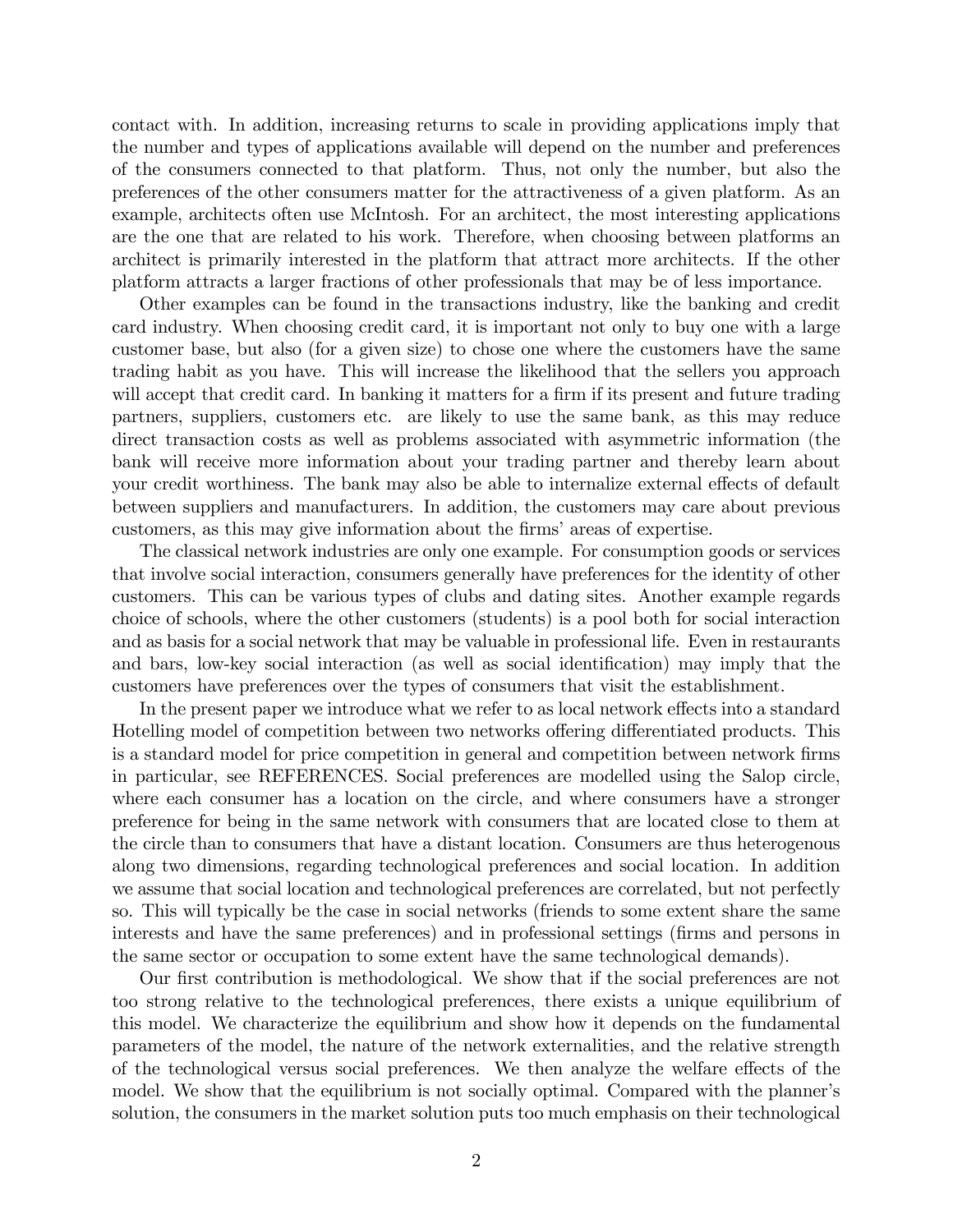preferences and put too little emphasis on their social preferences.

Our next finding regards the effects of network externalities on competition intensity. It is a celebrated result that network externalities may stiffen competition between firms (Gilbert 1992, Farrell and Saloner 1992, Foros and Hansen 2002, Shy 2001), as network externalities make the demand functions more elastic. Surprisingly, we find that local network externalities this effect is weakened or even eliminated, even though the marginal consumers value highly an increase in the network size. The reason is that after a price change, the previously marginal agent is inframarginal, and the new marginal consumer has different preferences.

Finally, we show that local network externalities create systematic differences between the average and the marginal agents, as the inframarginal agents in expected terms have shorter social distance to the average consumer in the network than the marginal consumer has. We first study the effects of this in a telecom-context in which the firms use two-part tariffs for connection and usage. The network owner has an incentive to set usage price above marginal costs in order to extract rent from the inframarginal consumers, as the marginal consumers have lower demand for usage than the inframarginal consumer (since she has fewer "friends" in the network).

We also study the effects on the firms' incentives to undertake investments that enhance one-way compatibility As observed by Farrel and Salloner (1992), the network owner with global network externalities chooses the socially optimal level of one-way compatibility. With local externalities this is no longer true. The marginal agent has a larger set of agents socially close to him than has the average agent, and therefore has a higher willingness to pay for one-way compatibility (like running the other networkís applications). Hence, the network owner tends to overinvest in one-way compatibility.

<sup>1</sup>Existing literature: social interaction

Existing literature, network effects

Our concern for other As network effects are important in the new growth industries as telecommunication and information technology, the effects of network externalities on competition and on the efficiency of the market solution has achieved considerable attention lately. Examples include

In this literature, network externalities are only associated with the size of the network; the more agents that belong to a network, the more attractive is the network. Although network *structure* clearly impacts network externality effects, this topic is not much explored in the literature (Joseph Farrell and Paul Klemperer, 2003). Exceptions are Jeffrey Rohlf's (1974) and Beige (2001). In his early treatment of network externalities, Rohlfs points to what he identifies as "Community of interest groups" and "Few principle contacts" as factors that can increase the utility that agents obtain. Beige explores such effects in micro-structure

<sup>1</sup>Social preferences can naturally be divided into a vertical and a horisontal part. The vertical part, which is often the focus in for instance housing markets and models for provision of local public goods, relates to variables for which agents have the same preferences. The preferences may for instance relate to the income, social capital, human capital, beauty etc of the potential peers. The horisontal part reflects ideosyncratic taste parameters and history. In a club setting, personal interests and taste are example of horisontal differences, occupation when choosing platform, industry when choosing bank, and family and friends when chosing mobile phone.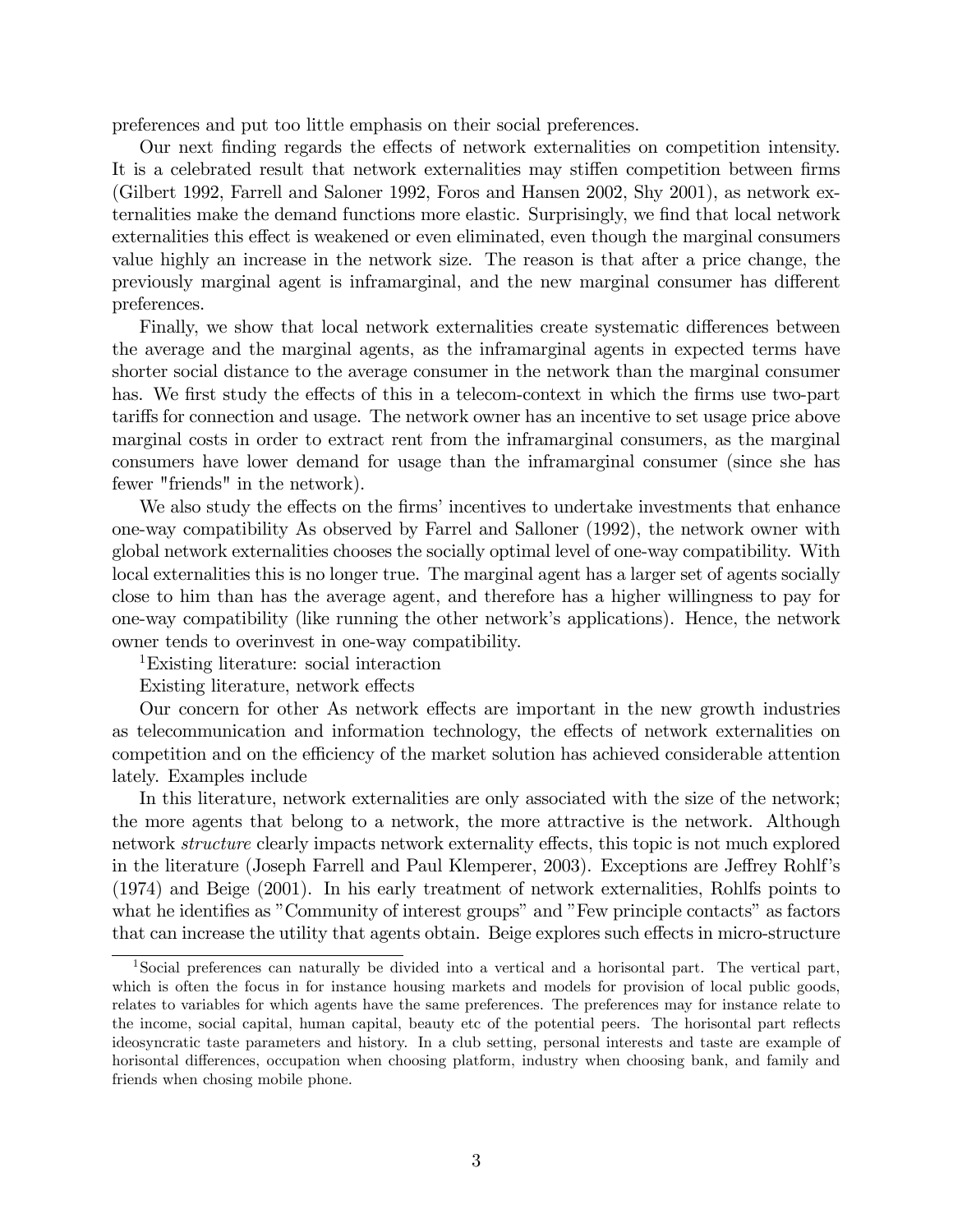coordination game.

Let us give some examples. If the networks are communication goods with limited interconnection, an agent prefers (cet par) to be in the same network as the people with whom he communicates intensively. In the case of system goods (like operative systems), an agent would like to join the same system as other agents with which he exchanges files frequently. Furthermore, the network externalities may be indirect and associated for instance with the number and quality of applications available (Katz and Shapiro 1994).

The aim of the paper is twofold. First we explore how local network externalities ináuence competition between firms, and contrast our findings with the results with global network externalities. Second, we demonstrate that local network externalities create systematic differences between marginal and average agents within a network, and explore how this may create distortions in pricing and compatibility decisions made by the network owners.

Then we study the network owner's incentives to invest in technology that enhances one-way compatibility (for instance the possibility of running applications written for the competing network). As observed by Farrel and Salloner (1992), the network owner with global network externalities chooses the socially optimal level of one-way compatibility. With local externalities this is no longer true. The marginal agent has a larger set of agents socially close to him than has the average agent, and therefore has a higher willingness to pay for one-way compatibility (like running the other networkís applications). Hence, the network owner tends to overinvest in one-way compatibility. Similar effects rise if the owner of a communication network can discriminate between communication within the network and out of the network. Since the marginal agent communicates most intensely with agents outside the network, the network owner will have an incentive to subsidize communication out of the network and more than recoup the loss by increasing the Öxed cost of being connected to the network.

There is considerable sociological empirical evidence that a variety of actor interactions follow semi-stable structured pre-established interrelationships with higher within group than between group exchange intensity (Mark Granovetter, 1973,1985, B. Uzzi, 1996, B. Wellman and S. Wortley, 1990) and recent work in economics has investigated the impact of such ex ante inter-actor linkages on economic exchange (Rachel E. Kranton and Deborah F. Minehart, 2001).

Local effects may be present in several important sectors and activities. Network externalities are obvious in some transaction services such as telephony or operation of stock exchanges (Nicholas Economides, 1993), and less apparent in other network industries e.g. banking and insurance (Nicholas Economides, 2001). In general there are strong returns to scale from network externalities in institutions (Douglass C. North, 1991) and hence the service provided by the corresponding transaction organizations that operate technologies and employ institutional instruments in order to facilitate efficient inter-actor exchange (Douglass C. North, 1991) and lower their agents' transaction costs (O. Williamson, 1975). Direct network externalities are not limited to transaction services, but they are of particular interest in such industries because the intrinsic value of the service typically is low (Michael L Katz and Carl Shapiro, 1985, Jeffrey Rohlfs, 1974). Although major welfare gains from transaction services result from the ability to extend trade beyond local contexts, local direct network effects are particularly plausible in the services provided by transaction organizations, (Douglass C. North and John Joseph Wallis, 1982) because a large number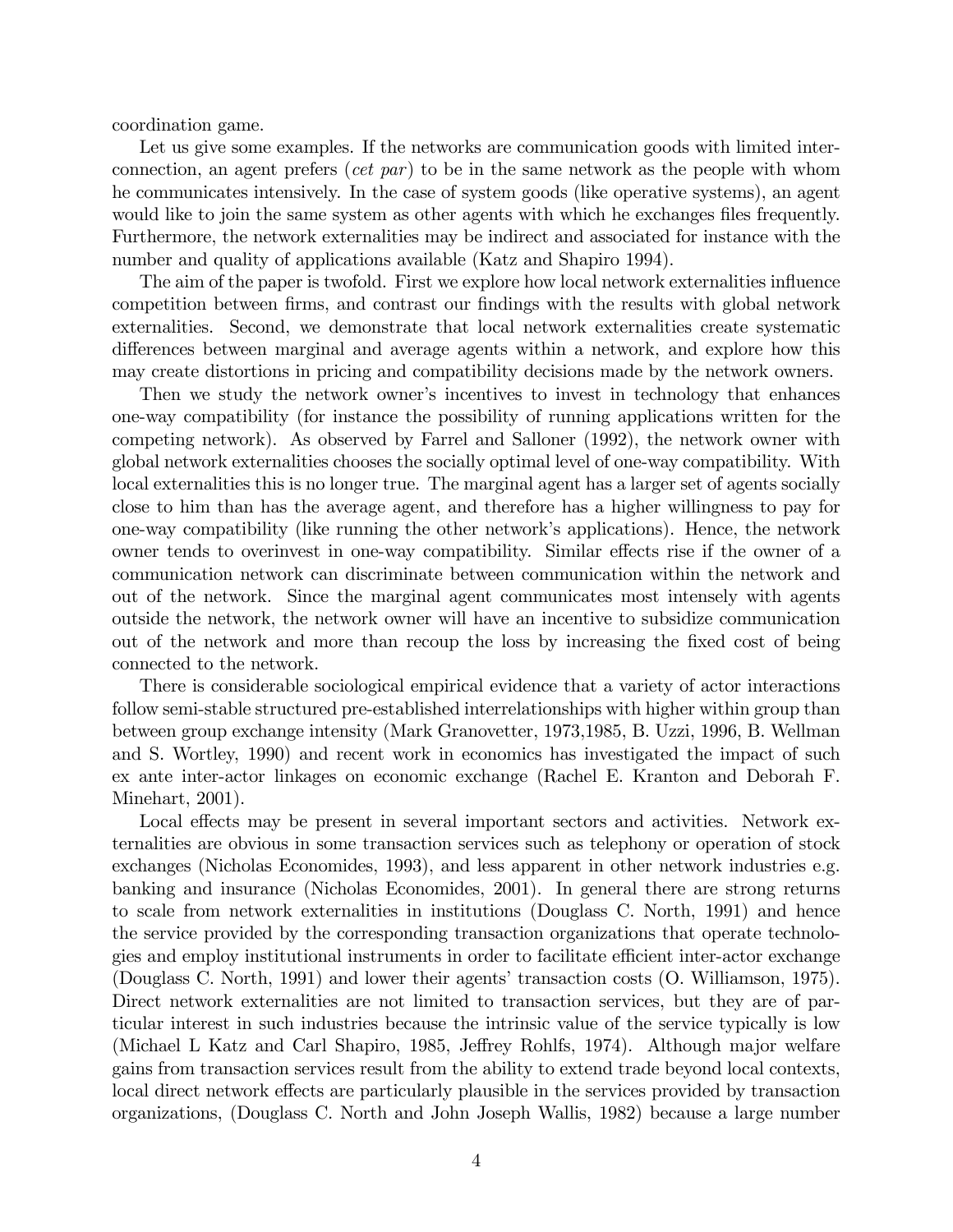of exchanges are likely to take place between previously related parties (Mark Granovetter, 1995, 1985, B. Uzzi, 1996, D. J. Watts, 1999) even if their initial exchange was the result of the availability of transaction services. Most transaction services are provided with some form of interconnection between competitors, e.g. telecommunication firms allow cross firm calling and banks clear inter-bank transactions. Suppliers face a trade-off between increasing the utility of their services by interconnecting their networks and appropriating monopoly rents and they set prices for interconnection by competitors and for agents cross network transactions. Firms with larger networks depend less on other firms for interconnect and thus are less dependent on firms with smaller networks than vice versa (J. Laffont et al., 1998a, b).

The rest of the paper is organized as follows. Section 2 constructs basic model capturing local network externalities. Section 3 analyzes the effect of local network externalities on competition intensity. Section 4 addresses the composition efficiency of the equilibrium. Section 5 studies the effects of the systematic difference between inframarginal and intramarginal agents on pricing decisions and the allocation of resources. The last section concludes.

# 2 Modelling local network externalities

We analyze competition between two suppliers (or firms) of a good, supplier  $A$  and supplier  $B$ . The suppliers are horizontally differentiated along two dimensions. First, they are differentiated along a technological dimension. This is exogenous in the model. Second, they are differentiated regarding the set of consumers they attract. This will be determined endogenously.

We want to capture horizontal social preferences as described in the introduction. We do this two steps. First we assume that each consumer has a social location on the Salop circle, with circumference equal to two.<sup>2</sup> Denote by  $z_i \in \Omega$  agent i's social location, where  $\Omega = [-1, 1]$ . Finally, let d denote a distance measure on  $\Omega$ , defined as

$$
d(z_i, z_j) = \min[|z_i - z_j|, 2 - |z_i - z_j|]
$$

Thus  $d(z_i, z_j)$  is the shortest distance between the two agents along the circle.

Let us give some examples. If the application at hand relates to membership in clubs, social location reflects preferences and interests. If it relates to the choice of platform (like Macintosh and Windows), the social location will be influenced by occupation and education. If the application at hand relates to banking, social location may reflect industry and business niche, while if it relates to mobile telephony it may be related to the position of your personal friends.

The second step regards the utility obtained by "social interaction" with the peers choosing the same supplier. The function  $g: [-1, 1] \rightarrow [0, 1]$  shows agent i's preference for being in the same network as an agent at social distance  $d$ . We assume that  $g$  is strictly decreasing in  $d$ , reflecting that agents gain more from "being together" with people that are socially close than socially distant. We do not allow  $q$  to be negative. Finally, we assume that the

<sup>&</sup>lt;sup>2</sup>The motivation behind letting agents be distributed on the circle is to avoid the asymmetry associated with consumers on the end of a line that only communicate in one direction. Each consumer has a set of other agents with which he or she interact, hereafter called friends.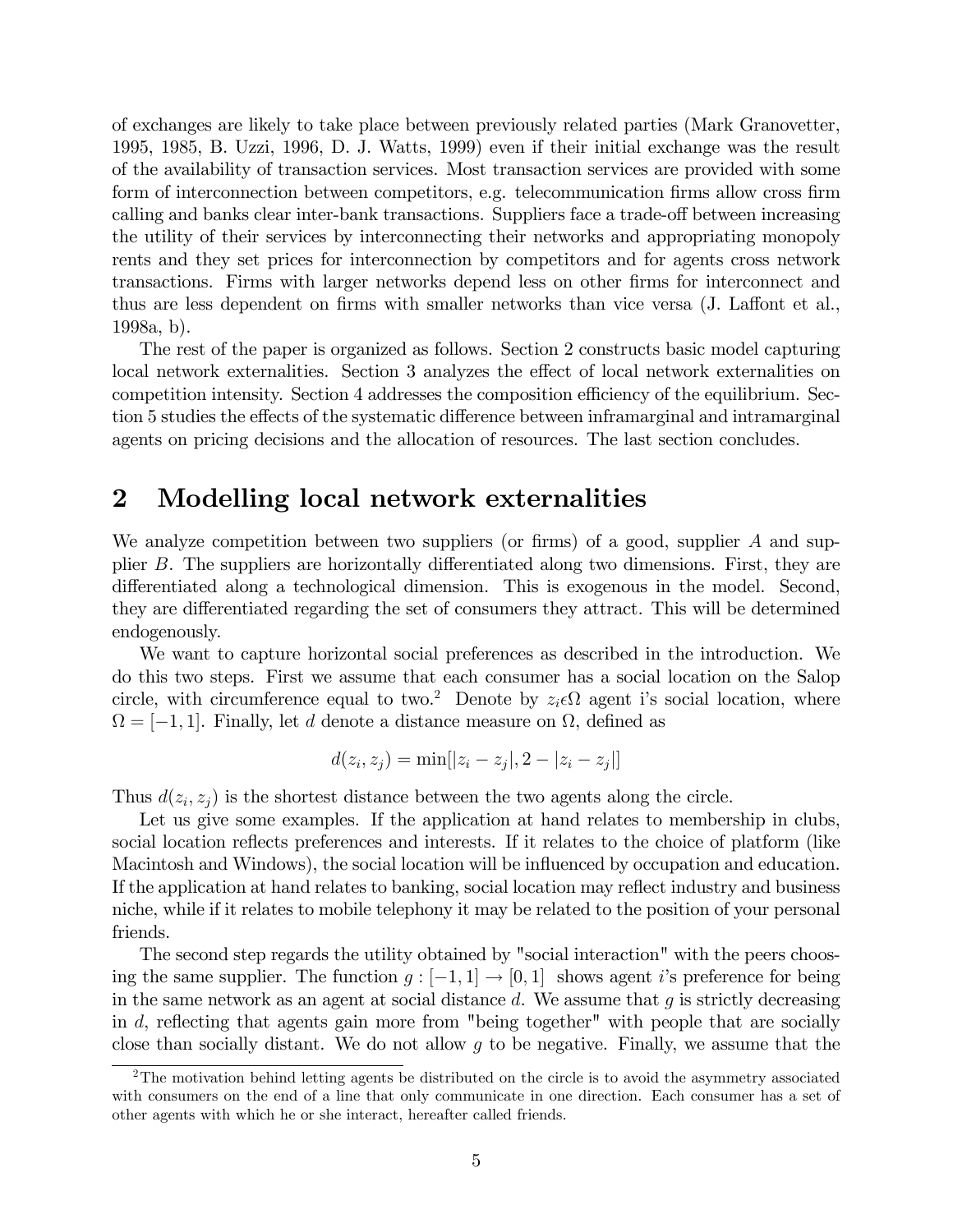value of social interaction is additive, in the following sense: suppose a fraction  $H(z)$  of the agents of social location  $z$  belongs to network  $A$ . Then the social utility of joining firm  $A$ for a person of location  $z_i$  can be written as Ω  $g(d(z, z<sub>i</sub>))H(z)dz$ . We refer to this as the network utility associated with joining firm A.

Hence there is no crowding-out effects of membership. This seems to be a reasonable assumption for platforms, banks, and telephony, but maybe less so for social clubs, where the average member "type" may matter. Note also that this additivity property gives rise to increasing return to scale on the demand side (reference), but in contrast with the existing models with increasing returns to scale not only the number, but also the social location of the other customers matter for own utility.

The second element in our analysis relates to technological differentiation. We assume that two rivaling suppliers  $A$  and  $B$  offer horizontally differentiated products. We model technological preferences by the Hotelling line, where the suppliers are located at the end points of a line of unit length, while the consumers are located between them. Technological differences may reflect pure technological features, user-friendliness, and design. Macintosh and PCs have chosen different solutions, as have Playstation and X-box. Different mobile phone operators also offer services with different features that appeal to different segments of the market, and the Hotelling model is a workhorse when modelling competition within telecommunication. Finally, schools may offer different curricula and students may differ in their preference for these.<sup>3</sup>

A driving assumption in our analysis is that social and technical preferences may be related. People who are socially close are then more likely to share the same technological preferences. For instance, when choosing between Macintosh and PC, the technological solutions the platforms may be better suited for some professional tasks than others, and thus suit members of some professions better than others. People like one would prefer to socialize with may have similar interests as oneself regarding curriculum (schools) activities (clubs) and calling plans (mobile phones). More specifically, we assume that we can write the technological preference of an agent with social location  $z_i$  is given by

$$
y_i = a|z_i| + (1 - a)\varepsilon_i \tag{1}
$$

where  $\varepsilon_i$  is drawn from a uniform distribution on [0, 1], i.i.d. for all agents, and the parameter a satisfies  $0 \le a \le 1$ . If  $a = 0$  then y and z are independent, there is no correlation between social location and and if  $a = 1$  the two variables are perfectly correlated. Finally, in technology space, all agents are located between the two platforms at 0 and 1. It follows that the expected social location (conditioned on  $z$ ) can be written as

$$
E y |z_i = a |z_i| + (1 - a)/2
$$

Thus  $E_y(0) = (1 - a)/2$  and  $E_y(1) = (1 + a)/2$ , while  $E_y(1/2) = 1/2$ . Note the symmetry around 1/2. The cumulative distribution function of y conditional on z,  $F(y|z)$  can thus be written as

<sup>3</sup>Note that the social positions of the customers may shape the technological properties of the supplier. For instance, we argued that professionals of a given type prefer to stay on the same platform as their peers since this may increase the number of applications that will be developed. In our set-up this is embodied in the g-function. Technological differences refer to pre-existing technological differences, i.e., differences between the products that are present before the social location of the customers are determined.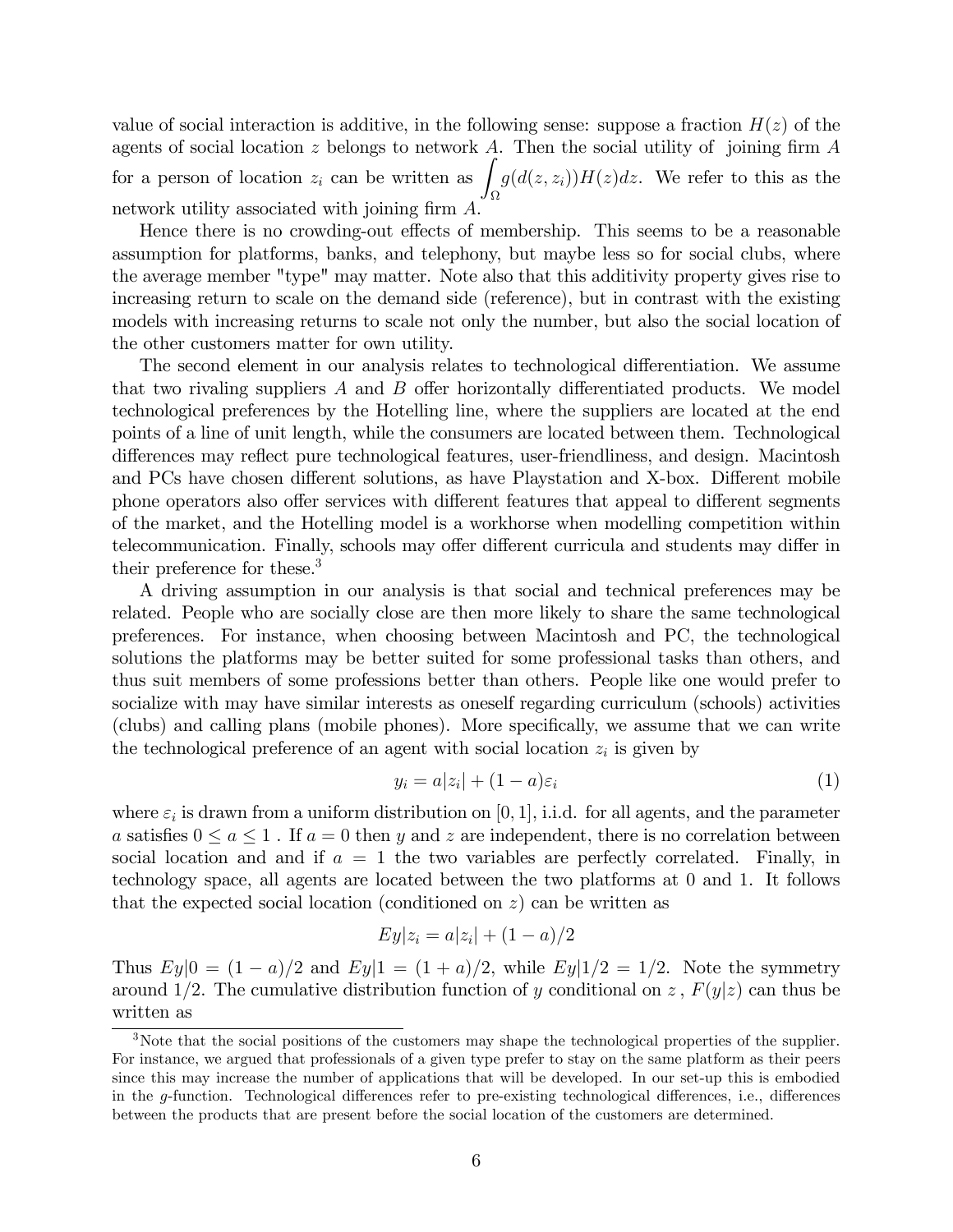F(yjz) = 0 if y < ajzj = y ajzj 1 a if ajzj y ajzj + 1 a = 1 if y > ajzj + 1 a (2)

Or, more compactly,

$$
F(y|z) \equiv \max\left[\min\left[\frac{y-a|z|}{1-a}, 1\right], 0\right]
$$

The pair  $(y_i, z_i)$  completely characterizes any given agent i.

The utility of an agent  $(y_i, z_i)$  by joining network A at price  $p_A$  is given by

$$
u^{A}(y_{i}, z_{i}) = \alpha - ty_{i} + \int_{\Omega} g(d(z, z_{i}))H(z)dz - p_{A}
$$
\n(3)

We have already defined the third term. The parameter  $t$  reflects the intensity of technological preferences, while  $\alpha$  denote the intrinsic value of being connected to a platform. In what follows we assume that  $\alpha$  is sufficiently big so that the entire market is covered. Analogously, we have that

$$
u^{B}(y_{i}, z_{i}) = \alpha - t(1 - y_{i}) + \int_{\Omega} g(d(z, z_{i}))(1 - H(z))dz - p_{B}
$$
\n(4)

Finally, define  $\overline{q}$  as

$$
\overline{g} = \int_{\Omega} g(d(z, z_i)) dz
$$

Note that  $\bar{g}$  denotes the maximum network utility obtainable, obtained if all agents in the economy join the same supplier.

The timing of the model goes as follows:

- 1. The two firms A and B simultaneously and independently choose prices  $p_A$  and  $p_B$ , respectively. The firms are not able to price discriminate by setting different prices for agents with different locations at the circle.
- 2. The agents independently decide which firm to go to, given the prices and given their expectations about the choice of the other agents in the economy. In equilibrium, expectations are rational.

# 3 Equilibrium

In this section we derive the equilibrium of the model. We first solve the second stage of the game, which we refer to as the assignment game. Then we solve for the optimal prices given the equilibrium of the assignment game.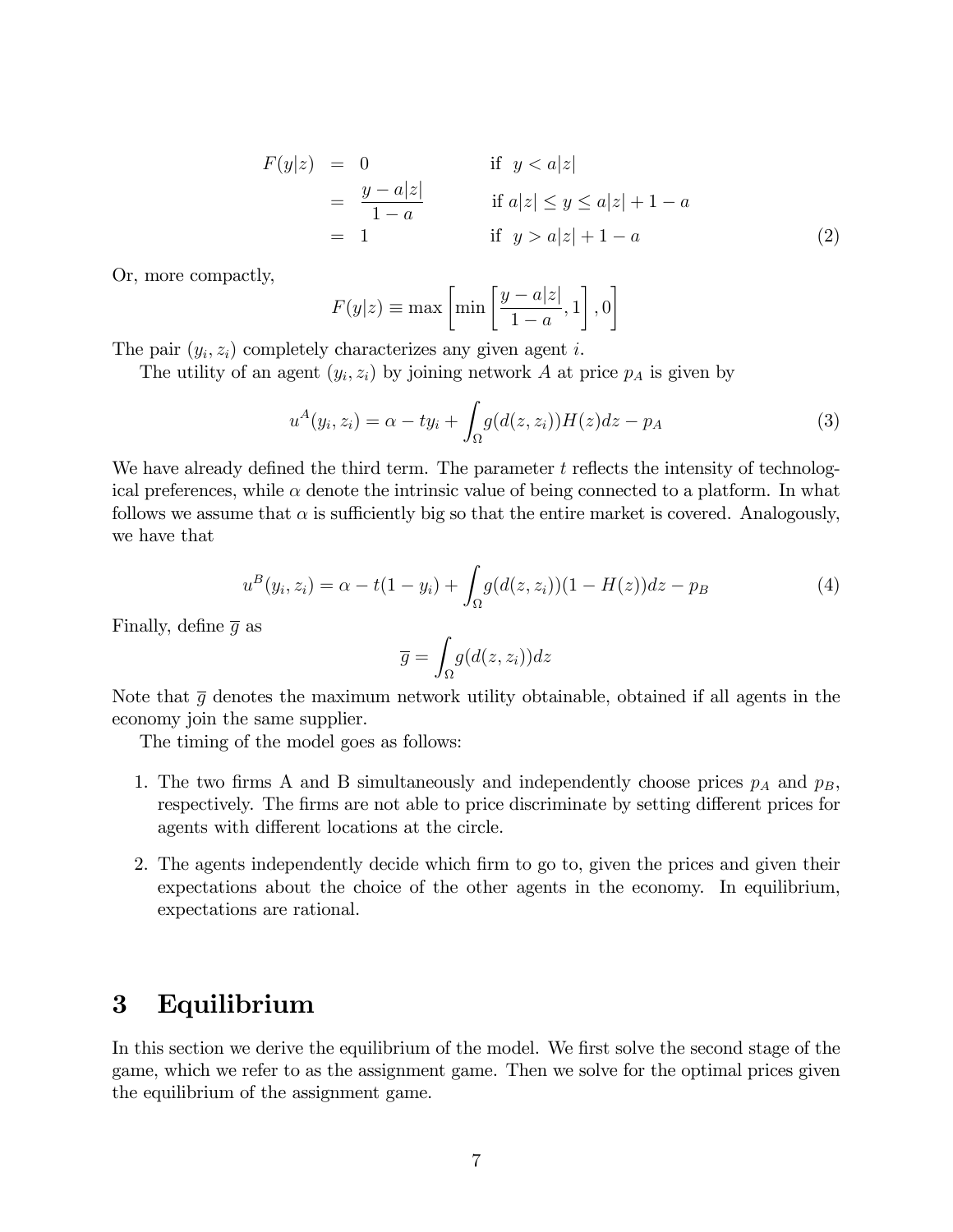### 3.1 The assignment game

In this section we focus on the agents choice of network for given prices  $p_A$  and  $p_B$ .

For any given distribution  $H_0(z_i)$  defined on  $[-1, 1],$ <sup>4</sup> let  $y^m(z_i)$  denote the technological preference of an agent that is indifferent between the two platforms. From  $(3)$  and  $(4)$  it follows that

$$
u^{A}(y^{m}(z_{i}), z_{i}) = u^{B}(y^{m}(z_{i}), z_{i})
$$
  
\n
$$
\iff
$$
  
\n
$$
ty^{m}(z_{i}) - \int g(d(z, z_{i}))H_{0}(z)dz = \frac{p_{B} - p_{A} - \overline{g} + t}{2}
$$
\n(5)

or

$$
y^{m}(z_{i}) = \left[\int g(d(z, z_{i}))H_{0}(z)dz + \frac{p_{B} - p_{A} - \overline{g} + t}{2}\right]/t
$$
\n(6)

Let  $H_1(z)$  denote the fraction of agents at social localization z that prefers the A-network given  $H_0$ , and write  $H_1(z) = \Gamma H_0(z)$ . In order to characterize  $\Gamma$  we use the fact that there is a close relationship between  $y^m$  and  $H_1$ . From (2) it follows that

$$
\Gamma H(z_i) = 0 \qquad \text{if } y^m(z_i) < a|z_i|
$$
\n
$$
= \frac{y^m(z_i) - a|z_i|}{1 - a} \qquad \text{if } a|z_i| \le y \le a|z_i| + 1 - a
$$
\n
$$
= 1 \qquad \text{if } y^m(z_i) > a|z_i| + 1 - a
$$
\n
$$
(7)
$$

Or, more compactly,

$$
H_1(z_i) = \Gamma H_0(z_i) = \max \left[ \min \left[ \frac{y^m(z_i) - a|z_i|}{1 - a}, 1 \right], 0 \right] \tag{8}
$$

Since (3) and (4) are continuous in y, it follows that  $y^m(z_i)$  and thus  $H_1(z_i)$  are continuous.

For given prices  $p_A$  and  $p_B$ , an equilibrium distribution function  $H^e(z)$  is a fixed-point satisfying

$$
H^e(z) = \Gamma H^e(z)
$$

or by combining (6) and (8)

$$
\Gamma H(z_i) = \max \left[ \min \left[ \frac{\int g(d(z, z_i)) H(z) dz + \frac{p_B - p_A - \overline{g} + t}{2} - ta|z_i|}{t(1 - a)}, 1 \right], 0 \right] \tag{9}
$$

**Proposition 1** Suppose  $\overline{g} < t(1-a)$ . Then  $\Gamma$  is a contraction mapping with modulus  $\frac{\overline{g}}{t(1-a)}$ . Hence, for any given prices  $p_A$  and  $p_B$ , the fixed point  $H(z) = \Gamma H(z)$  exists and is unique.

<sup>&</sup>lt;sup>4</sup>We don't require that  $H(1) = H(-1)$ . Below we show that for the equilibrium distribution, this is always the case.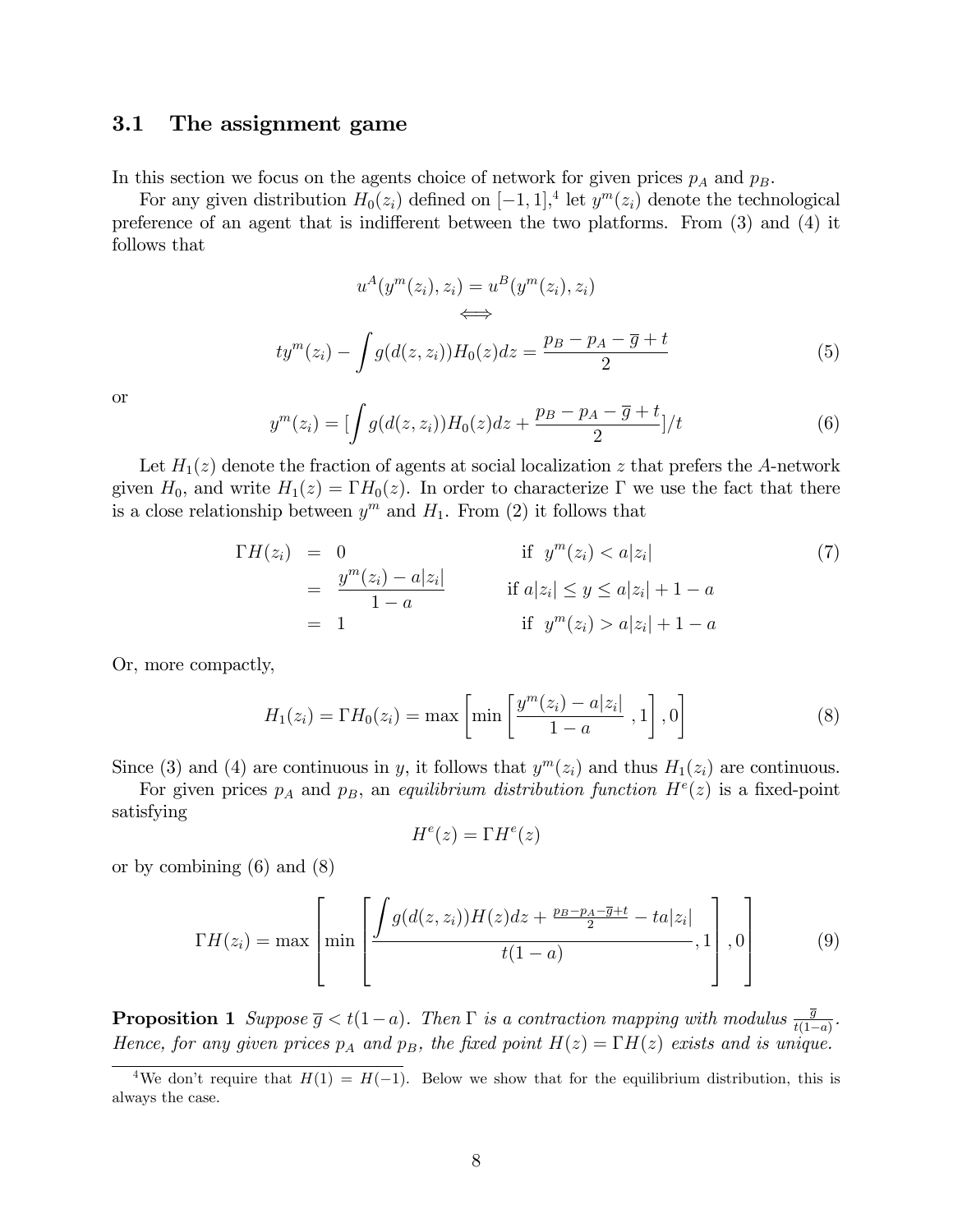**Proof.** We apply Blackwell's sufficient condition<sup>5</sup>. It follows from Blackwell's sufficient condition that  $\Gamma$  is a contraction if it satisfies i) a monotonicity condition, and ii) discounting. Denote by S the set of all bounded continuous functions on  $[-1, 1]$ . Then  $\Gamma$  is a mapping from S into S. It is bounded above by 1 and below by 0, and continuous as  $H(z)$  is continuous. The monotonicity condition requires that if  $H_i$ ,  $H_j \epsilon S$  and  $H_i(z) \leq H_j(z)$  all z, then  $\Gamma H_i(z) \leq$  $\Gamma H_j(z)$  all z. Since the RHS of (9) is increasing in  $H(z)$  for all z, the monotonicity condition is satisfied. Consider next the discounting condition. The discounting condition requires that there exists some  $\alpha$  in  $(0,1)$  such that for all  $H_i$  in S, all  $v \ge 0$ , and all  $z_i$  we have  $\Gamma(H_i + v)(z_i) \leq \Gamma(H_i)(z_i) + \alpha v$ . It follows from (9) that

$$
\Gamma(H_i + v)(z_i) = \max \left[ \min \left[ \frac{\int g(d(z, z_i))(H_i(z) + v)dz + \frac{p_B - p_A - \overline{g} + t}{2} - a|z_i|}{t(1 - a)}, 1 \right], 0 \right]
$$
  
= 
$$
\max \left[ \min \left[ \frac{\int g(d(z, z_i))H_i(z)dz + \frac{p_B - p_A - \overline{g} + t}{2} - a|z_i|}{t(1 - a)} + v \frac{\overline{g}}{t(1 - a)}, 1 \right], 0 \right]
$$

Hence, if neither the requirement that  $H \leq 1$  (the minimum operator) or the requirement that  $H \ge 0$  (the max operator) binds, it follows that  $\Gamma(H_i + v)(z_i) = \Gamma(H_i)(z_i) + v \frac{\bar{g}}{t(1 - v)}$  $\frac{g}{t(1-a)}$ . If either the minimum operator or the maximum operator strictly binds, then  $\Gamma(H_i + a)(z_i)$  <  $\Gamma(H_i)(z_i) + v \frac{\overline{g}}{t(1-\overline{g})}$  $\frac{\overline{g}}{t(1-a)}$ . It follows that  $\Gamma$  is a contraction mapping with modulus  $\frac{\overline{g}}{t(1-a)}$ .

Thus, whenever  $\bar{g} < t(1-a)$ , the coordination game between the agents has a unique solution. In order to understand the result, note that the assumption on parameter values imply that the technology preferences are strong compared with the network effect. Assume for the moment that  $H(z) < 1$  for all z and suppose as an example that all types increase their threshold value  $y^m(z)$  with  $\Delta$  units. This increases the density function H with  $\Delta/(1 - a)$ units. The increased utility of joining network H due to network externalities is thus  $\Delta \overline{g}/(1-\overline{g})$ a). The increase in transportation cost for the marginal agent however is  $\Delta t$ , which is greater than  $\Delta \overline{q}/(1 - a)$  by assumption.

As a result, self-fulfilling prophesies is not an issue in this model: an increase in the number of agents going to one network increases the attractiveness of the network, but not sufficiently much to compensate for the increased transportation costs for the new agents.

Given proposition 1, we can easily show that  $H^e(z)$  has the following properties:

**Lemma 1** The equilibrium function  $H^e(z)$  has the following properties

i)  $H^e(z)$  is symmetric around  $z = 0$ ,  $H^e(z) = H^e(-z)$ . If  $p_A = p_B$  then  $H(z_i) = 1 H(1 - z_i)$  for all  $z_i \in [0, 1]$ 

ii) For all values of z where  $0 < H^e(z) < 1$ ,  $H^e(z)$  is strictly decreasing in z for  $z > 0$  and strictly increasing in z for  $z < 0$  (except in the special case where  $H^e(z) = 0.5$  everywhere, see below).

iii) H can be written as a function of  $p_B - p_A$  and is increasing in  $p_B - p_A$  for all z

 $5$ See e.g. Sydsæter, Strøm and Berck (2005) or Stokey and Lucas (1989).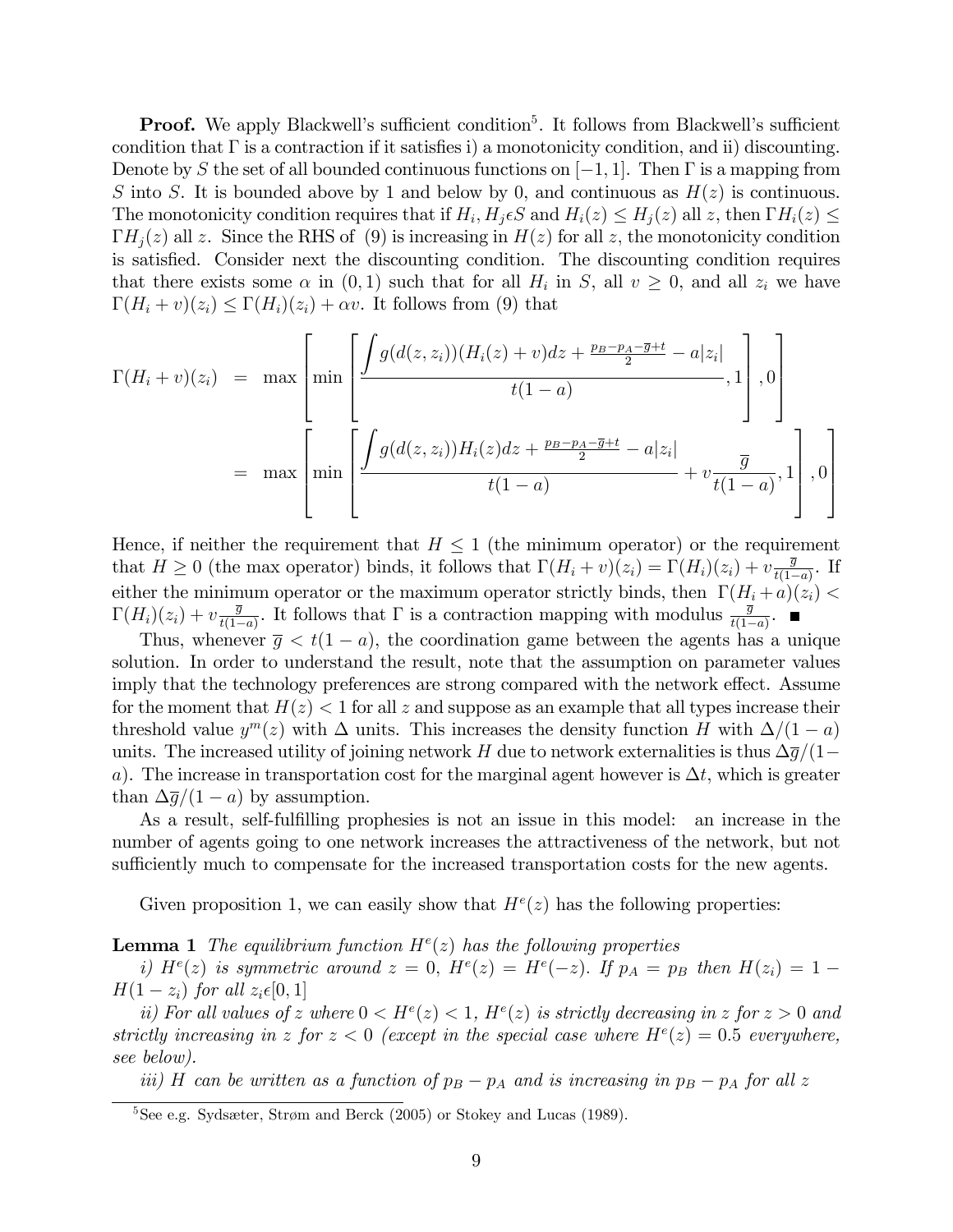Proof in appendix.

The equilibrium function  $H^e(z)$  is rather difficult to analyze. However, in the case with  $p_A = p_B$  we can derive some nice properties for the function, and since we are mostly interested in the symmetric equilibrium this is also the most interesting case. With  $p_A = p_B$ and  $\bar{g} = 0$  it follows that an agent chooses the A network if and only if  $y \leq 0.5$ . Denote the equilibrium distribution in this special case by  $H^t(z)$ . It follows that

$$
H^{t}(z) = 1
$$
 if  $|z| \le \frac{1}{2a} - \frac{1-a}{a}$   
\n
$$
H^{t}(z) = \frac{1/2 - a|z|}{1 - a}
$$
 if  $\frac{1}{2a} - \frac{1-a}{a} \le |z| < \frac{1}{2a}$   
\n
$$
H^{t}(z) = 0
$$
 if  $|z| > \frac{1}{2a}$ 

For  $\overline{g} > 0$ , the equilibrium H is as follows: for  $|z| < 1/2$  is H a concave function above  $H^t$ , for  $|z| > 1/2$  it is a convex function below  $H^t$ .

Our next concern is how the H function depends on the underlying parameters. Our first concern regards the spread of g. Define a  $\bar{g}$ -preserving increase in the spread of g as a transformation where mass is moved from the center to the periphery in a symmetric fashion, analogous to mean-preserving increase in spread. We can then show the following result

**Lemma 2** The equilibrium function  $H^e(z)$  has the following properties:

a)  $A \overline{g}$ -preserving increase in the spread of g reduces  $H^e(z)$  for  $|z| < 1/2$  and the reduction is strict if  $0 < H^e(z) < 1$ . The opposite holds for  $|z| > 1/2$ .

b) An increase in  $\overline{g}$  or a decrease in t increases  $H^e(z)$  for  $|z| < 1/2$ , and the decrease is strict if  $H^e(z) < 1$ . The opposite holds for  $|z| > 1/2$ .

c) An increase in a (a reduction in  $1-a$ ) increases  $H^e(z)$  for  $|z| < 1/2$ , and the increase is strict if  $H^e(z) < 1$ . The opposite holds for  $|z| > 1/2$ .

Proof in appendix.

#### 3.2 Equilibrium prices

In this section we derive the equilibrium prices  $p_A$  and  $p_B$ . To this end, define

$$
N_A(p_B - p_A) = \int H(z; p_B - p_A) dz
$$
  
\n
$$
N_B(p_A - p_B) = \int [1 - H(z; p_B - p_A)] dz = 2 - N_A(p_B - p_A)
$$

Thus  $N_A$  and  $N_B$  denote the total number of agents in the two networks. Suppose the per agent connection cost is  $c_i$ ,  $i = A, B$ . The profit of firm i can be written

$$
\pi_i = (p_i - c_i)N_i(p_{-i} - p_i)
$$

with first order conditions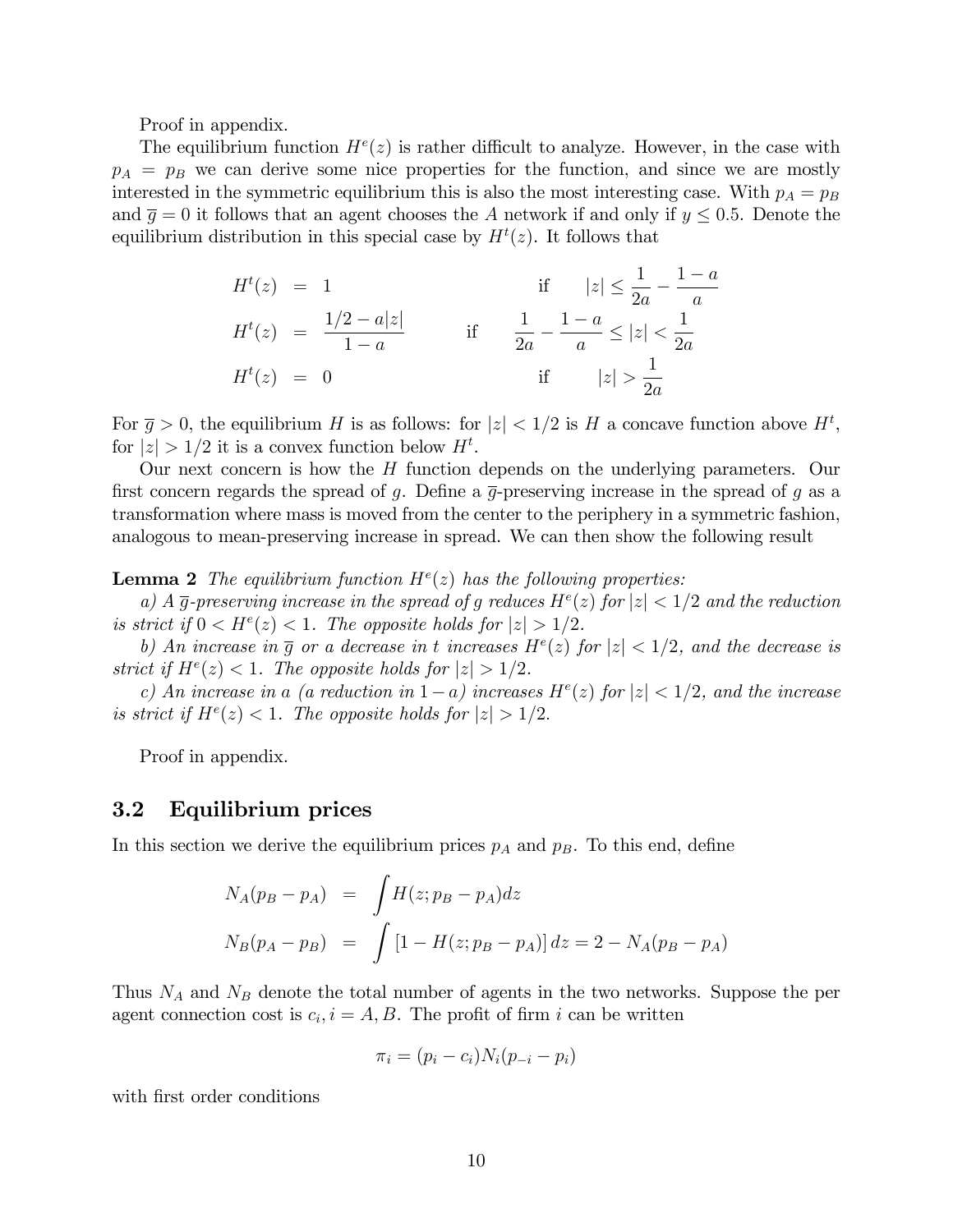$$
N_i(p_{-i} - p_i) - (p_i - c_i)N_i'(p_{-i} - p_i) = 0
$$
\n(10)

and second order conditions

$$
-2N'_{i}(p_{-i}-p_{i}) + (p_{i}-c_{i})N''_{i}(p_{-i}-p_{i}) < 0 \qquad (11)
$$

With identical costs, the first order conditions for maximum are given by

$$
p_A = p_B = c + \frac{1}{N'(0)}\tag{12}
$$

Due to symmetry,  $N(\cdot)$  is odd, and thus has an inflection point at zero. Hence  $N''(0) = 0$ , and the second order conditions are satisfied locally. Finally, it follows directly from (10) that  $(12)$  is unique.<sup>6</sup>Note the similarity with the standard Hotelling model. In that model,  $N'(0) = 1/t$ , which gives  $p_A = p_B = c + t$  as usual.

It is hard to show generally that the second order conditions for the firms maximization problem is satisfied globally. If not there may exist mixed-strategy equilibria. In the symmetric case (with  $c_A = c_B$ ) or close to the symmetric case, the second order conditions are always satisfied locally. Furthermore, we are able to demonstrate uniqueness in the general case in the two market configurations analyzed below, referred to as global and local competition.

# 4 Characterizing equilibrium

In what follows we want to characterize the equilibrium in some detail. To simplify the exposition we assume that  $c_A = c_B = c$ . The general case is briefly discussed in footnotes. We distinguish between three types of equilibria; with global competition, with local competition and a intermediate case referred to as having hybrid competition. Global competition refers to a situation where  $H(z) < 1$  for all z, so that there are marginal consumers for all social locations. We show that in this case, global network externalities play an important role. Local competition requires among other things that  $H(z) = 1$  around  $z = 0$  (and  $H(z) = 0$ ) around 1). In this case, global network externalities play no role at all, and network effects play no role for the degree of competition.

### 4.1 Global competition

With global conpetition we refer to equilibria where  $H^e(z)$  is strictly between zero and one at all social locations  $z$ . Thus, competition is global in the sense that firms are competing for agents (there are indifferent agents) for all locations  $z$ . In the appendix we show that a sufficient condition for global competition is that

$$
\overline{g} < t(1 - 2a)
$$

<sup>&</sup>lt;sup>6</sup>It follows from (10) that  $\frac{p_A-c}{p_B-c} = \frac{N_A(p_B-p_A)}{2-N_A(p_B-p_A)}$  $\frac{N_A(p_B-p_A)}{2-N_A(p_B-p_A)}$ . If  $p_A$  exceeds  $p_B$ , the left hand side exceeds one whereas the right hand side is strictly below one.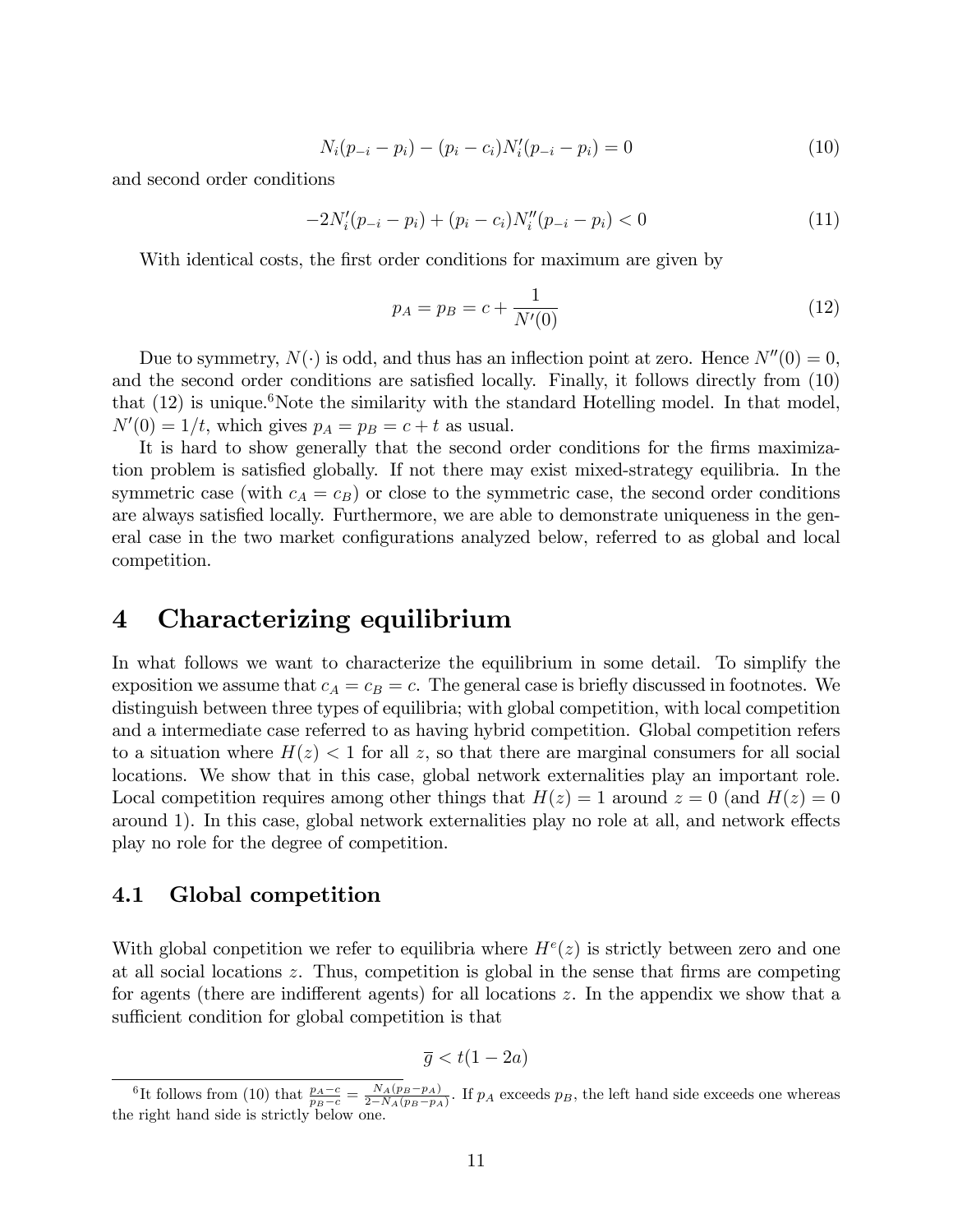The left-hand side is an upper bound on the social gain of being in the A-network, while the right-hand side shows the largest technological preference for the B-network over the A-network when located at  $z = 0$  (obtained when  $\varepsilon = 1$ , see equation 1). The condition states that if the latter dominates the former,  $H(z) < 1$ . A necessary condition for existence of global competition is that

$$
1 - a > 1/2
$$

The latter follows from the fact that at  $z = 0$ , the highest possible value of y is  $1 - a$ . As the social value for this person of joining the A-network is bigger than the social value of joining the B-network, a necessary condition is that this person has a technological preference for the B-network, i.e. that  $1 - a > 1/2$ .

Furthermore, global competition is more likely if  $g$  is sufficiently close to the uniform distribution on  $[0, 1]$ , in the sense that a bigger set of other parameter values will lead to global competition (social location does not matter for social interaction). It is trivial to show that if g is uniform on [0, 1], there is global competition whenever  $1 - a > 1/2$ .

**Lemma 3** Suppose  $0 < H^e(z) < 1$  for all z. Then

$$
N'(\cdot) = -\frac{1}{t(1-a) - \overline{g}}\tag{13}
$$

**Proof.** We want to show by construction that  $dH^e(z)/dp_A$  is the same for all z. Suppose this is the case, and differentiate  $(5)$ . This gives

$$
tdy^m(z) - \overline{g}dH = -dp_A/2
$$

From (9) it follows that  $dy^m = (1 - a)dH$ , which inserted gives

$$
[t(1-a)-\overline{g}]dH = -dp_A/2
$$

By construction,  $H^e + dH$  is an equilibrium distribution, and as the equilibrium distribution is unique it is also the only one. As the social circle has a circumference of 2,  $dN_A = 2dH$ , and this gives  $(13)$ .

Inserted into  $(12)$  it follows that the equilibrium price is given by (with topscript G indicating global competition)

$$
p_A^G = p_B^G = c + t(1 - a) - \overline{g}
$$
 (14)

This is analogous to the equilibrium price level with global network externalities, see Laffont, Rey and Tirole (1998). Most importantly, the existence of network externalities increases competition and decreases prices. The point is as demand becomes more price sensitive: a reduction in price brings in new agents. This makes the network even more attractive, and even more agents are attracted to the network, and it is the existence of transportation costs that keep demand from exploding.<sup>7</sup> Furthermore, note also that the shape of  $q$  does not influence for network pricing, only  $\overline{q}$ .

<sup>&</sup>lt;sup>7</sup>Consider briefly the general case where  $c_A$  may differ from  $c_B$ . Under global competition  $N''(.) = 0$ , hence (10) yields a unique equilibrium. Thus equilibrium prices are  $p_i = c_i + t(1 - a) - \overline{g}$ .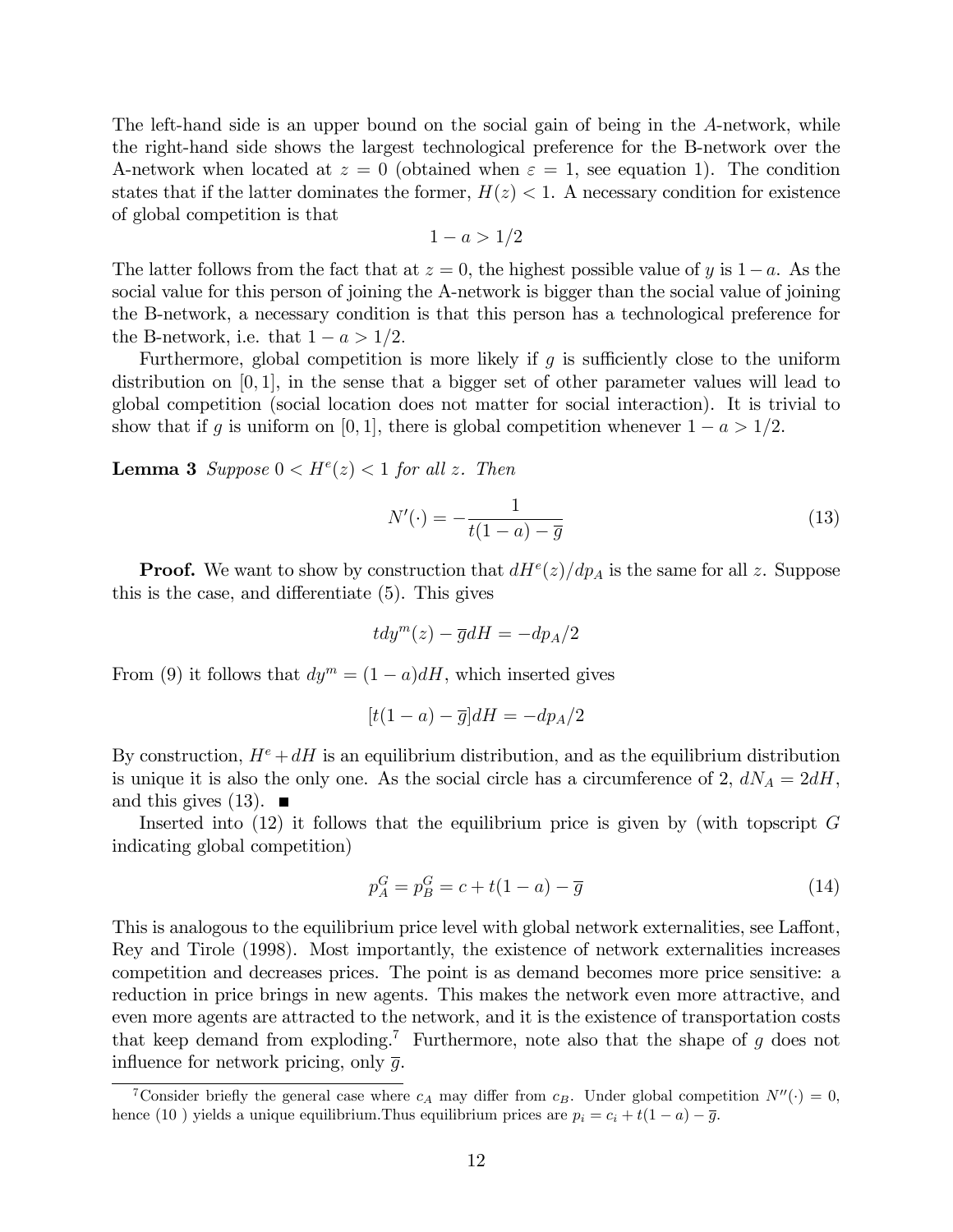The factor  $1 - a$  reflects that the transportation costs becomes less important when technology preference y is more affiliated with social location z. To be more specific, note that for any given z, the "distance" between the most extreme agents in technology space is exactly  $1 - a$ , not 1 as in the standard model. Absent global network effects, an increase in  $p_A$  will therefore imply that a larger fraction of the customers at any z switches supplier. The reduced maximum distance between the two alternatives has exactly the same effect as using the transportation cost parameter  $t$  proportionally. As a consistency check, note that when  $1 - a = 1$  (no relationship between social location and technological preferences),  $p = c + t + \overline{g}$  as in Laffont, Rey and Tirole (1998).

### 4.2 Local competition

With local competition we refer to equilibria for which  $H(z) = 1$  on sufficiently large intervals around  $z = 0$  and  $H(z) = 0$  around  $z = 1$ . To be more precise, define  $z_0 > 0$  to be the smallest value such that  $g(2z_0) = 0$ . In equilibria with local competition, we require that  $H(z) = 1$  on an interval around 0 containing  $[-z_0, z_0]$ . The interval at which  $H(z) = 1$  is thus sufficiently large so that the social value of bringing in more customers in one end of the interval for persons at the other side of the interval is zero. Due to symmetry, it then follows that  $H(z) = 0$  on an equally large interval around 1.

Note that  $z_0$  is exogenously determined by the shape of g. For local competition to exist, it must be so that  $z_0 < 1/2$ . As the social value of joining supplier A is greater than that of joining supplier  $B$ , a sufficient condition for local competition to exist (in the symmetric case) is that all agents with social location at  $z_0$  has a technical preference for the A network, or from (1) that  $az_0 + (1 - a) \leq 1/2$ . This is always satisfied if  $1 - a$  is sufficiently small.

With local competition, the equilibrium distribution  $H$  has some remarkable properties. Let  $H^0(z)$  denote the equilibrium distribution of customers when  $\Delta p = 0$ , and let  $H^{\Delta p}(z)$ denote the equilibrium distribution of H for a small  $\Delta p = p^B - p^A$ . Furthermore, denote by  $z<sup>1</sup>$  the highest value of z such that  $H(z<sup>1</sup>) = 1$ . Then the following holds:

**Lemma 4** With local competition for both  $\Delta p = 0$  and  $p_B - p_A = \Delta p$ , the following holds a) For all  $z_i > 0$ ,  $H^{\Delta p}(z_i) = H^0(z_i - \delta)$ , where  $\delta = \frac{\Delta p}{ta}$ ta b)

$$
N'(0) = \frac{1}{ta} \tag{15}
$$

**Proof.** a) Consider any value  $z_i > 0$ . We want to show that  $H^{\Delta p}(z_i) = H^0(z_i - \delta)$ is an equilibrium. Suppose it is true. For  $z_i < \delta$  it then follows directly from (9) that  $H^{\Delta p}(z_i) = 1 = H^0(z_i - \delta)$ . We therefore concentrate on the case where  $z_i > \delta$ . Then we can show

$$
H^{\Delta p}(z_i) = \max \left[ \min \left[ \frac{\int_{\Omega} g(d(z, z_i)) H^{\Delta p}(z) dz + \frac{\Delta p - \overline{g} + t}{2} - t a z_i}{t(1 - a)}, 1 \right], 0 \right] \tag{16}
$$

$$
= \max \left[ \min \left[ \frac{\int_{\Omega} g(d(z, z_i - \delta)) H^0(z) dz + \frac{\overline{g} + t}{2} - ta(z_i - \delta)}{t(1 - a)}, 1 \right], 0 \right] \tag{17}
$$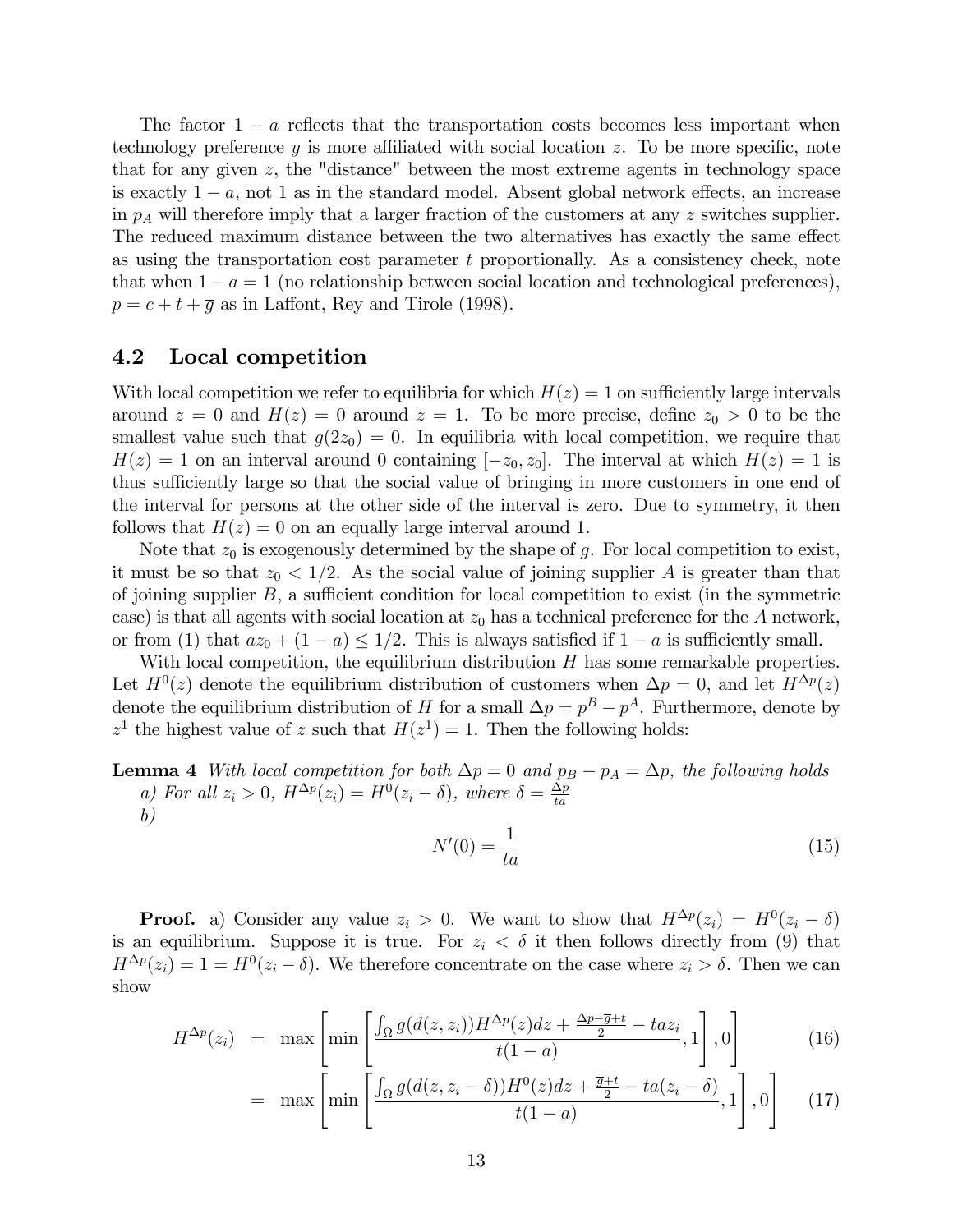To see this consider then the integral. Inserting  $H^{\Delta p}(z_i) = H^0(z - \delta)$  and taking into account that  $g(d) = 0$  whenever  $d > 2z_0$ , gives

$$
\int_{\Omega} g(d(z, z_i))H^{\Delta p}(z)dz = \int_{z_i - 2z_0}^{z_i + 2z_0} g(d(z, z_i))H^{\Delta p}(z)dz
$$
\n
$$
= \int_{z_i - 2z_0}^{z_i + 2z_0} g(d(z, z_i))H(z - \delta)dz = \int_{z_i - \delta - 2z_0}^{z_i - \delta + 2z_0} g(d(z, z_i - \delta))H(z)dz
$$
\n
$$
= \int_{\Omega} g(d(z, z_i - \delta))H(z)dz
$$

It thus follows that  $H^0(z-\delta)$  satisfies the fixed point  $H^p = \Gamma^p(H^p)$  and is thus an equilibrium. Furthermore, since we know that the equilibrium is unique it is also the only equilibrium.

b) Due to symmetry we have

$$
N(\cdot) = 2\left[\int_{0}^{z_{1} - \frac{\Delta p}{2t}} 1 dz + \int_{z_{1} - \frac{\Delta p}{2t}}^{1 - z_{1} + \frac{\Delta p}{2t}} H(z - \frac{\Delta p}{2t}) dz + \int_{1 - z_{1} + \frac{\Delta p}{2t}}^{1} 0 dz\right]
$$

Differentiating with respect to  $\Delta p$  yields the result.

By inserting  $(15)$  into  $(12)$  it follows that (with topscript L indicating local competition)

$$
p_A^L = p_B^L = c + at \tag{18}
$$

**Proposition 2** Suppose the network externalities are local. Then the network externalities have no effect on equilibrium prices.

As mentioned above, the additional value for the marginal agent of increasing the network's market share is positive and proportional to  $\bar{g} > 0$ . Still, this will not influence the pricing decision of the Örm.

To gain intuition for the proposition, first note that global network externalities tend to increase price competition, because they increase the price elasticity of demand. Reducing the price will then increase the size of the network, and this will make the network even more attractive. This mechanism does not hold with local externalities. A reduction in price will increase the network size, and this has a substantial effect on the utility of the agents that previously were marginal. However, these agents are now inframarginal. The utility of joining the network for the marginal agents is unchanged (taking into account that the identities of the marginal agents also change).

Finally, note that the the technology preference influences prices in a different way with local than with global competition (*at* in 18 and  $(1 - a)t$  in 14). Again this reflects how different competition works in the two cases. With global competition, there are marginal customers for all z. For a given z, the technology preferences are spread over an interval of length  $1-a$ , and the relevant "transportation cost" is thus  $(1-a)t$ . With local competition it is different, as a price increase in this case shifts the entire distribution to the right. Consider a person at  $z = z^1 > 0$  (the highest value of z such that  $H(z) = 1$ . An increase in the price shifts this point to the right, without changing the social value of joining the network. It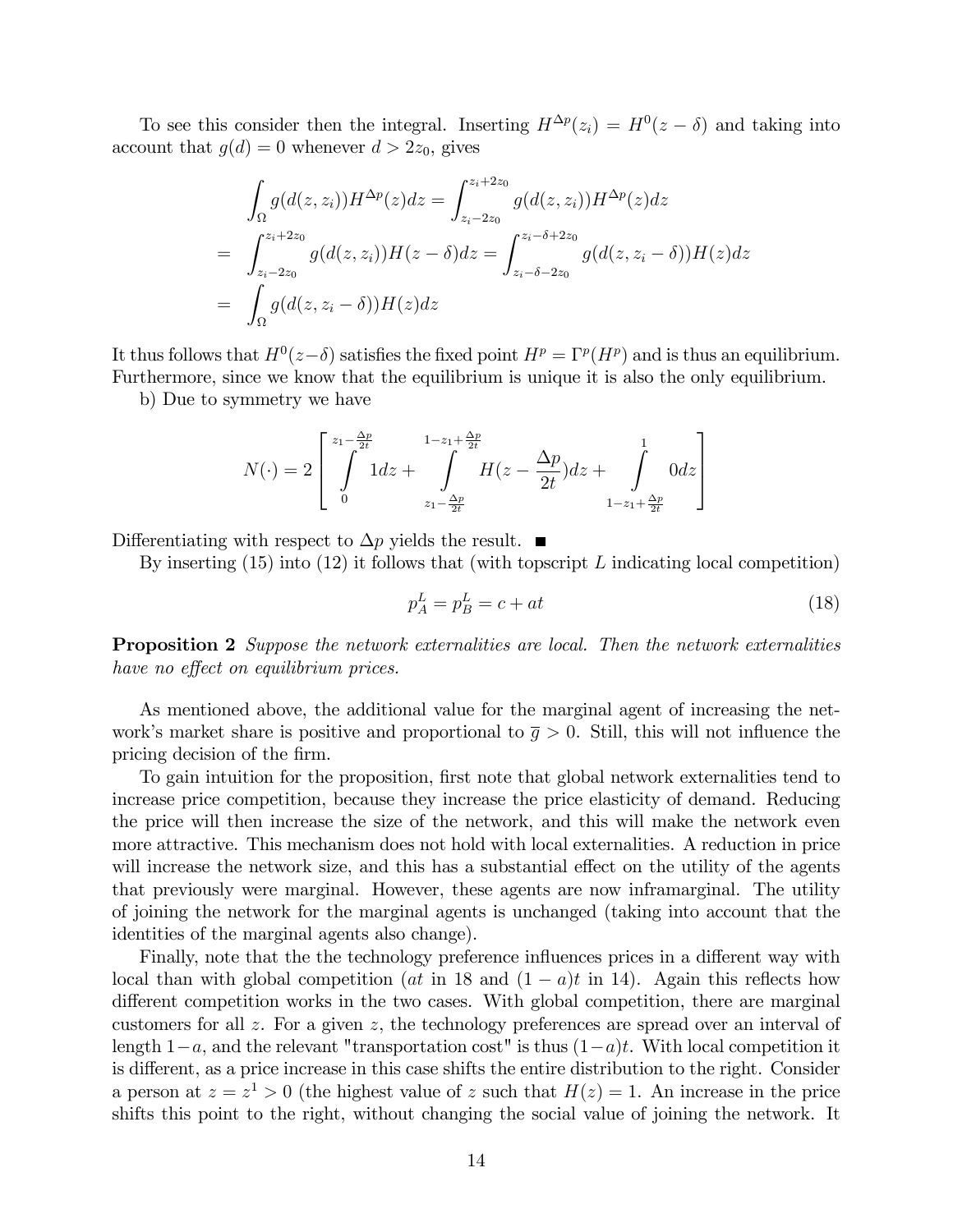follows that  $z<sup>1</sup>$  must fall sufficiently much so that the person with noise parameter drawn at  $\varepsilon = 1$  still is indifferent between joining the network and not. Given  $\varepsilon = 1$ , technological preferences are spread over an interval with length  $a$  (as  $z$  moves from 0 to 1), and the relevant transportation cost is ta.

### 4.3 Hybrid competition

Hybrid competition occurs if there is neither global nor local competition in equilibrium, i.e., when  $H(z) = 1$  for |z| close to one while  $H(z_0) < 1$ . Hybrid equilibria may exist for a wide range of parameter values. A sufficient condition for the existence of hybrid competition is that  $a < 1/2$  (which rules out global competition) and  $z_0 > 1/2$  (which rules out local competition).

### 4.4 Type of competition and competition intensity

Recall that  $z^1$  < 1/2 is the highest value of  $z^1$  such that  $H(z^1) = 1$ . Consider a shift in parameters. We say that the equilibrium is getting closer to the global competition whenever a shift in parameters reduces  $z_1$ . Analogously, we say that the equilibrium is getting closer to local competition whenever a shift in parameters increases  $z<sup>1</sup>$  and decreases  $z<sup>0</sup>$ . We want to analyze how such a shift influence competition. To get clean result we look at shifts that does not influence pricing with pure local and pure global competition, that is,  $\bar{q}$  preserving increase in spread as defined above. From Lemma 2 the following Lemma is immediate

**Lemma 5** A  $\overline{q}$ -preserving increase in spread implies that the equilibrium is getting closer to global competition and further away from local competition

We can then show the following proposition

Proposition 3 Suppose the equilibrium is getting closer to global competitions (and further away from local competition) as a result of a  $\overline{g}$ -preserving increase in spread. Then the equilibrium price is always larger with local competition than with hybrid competition, and always lower with global competition than with hybrid competition.

**Proof.** In appendix.  $\blacksquare$ 

# 5 Efficiency

In this section we derive the optimal distribution of agents over networks, and refer to this as composition efficiency. An important issue here is the total social value created in the two networks, defined as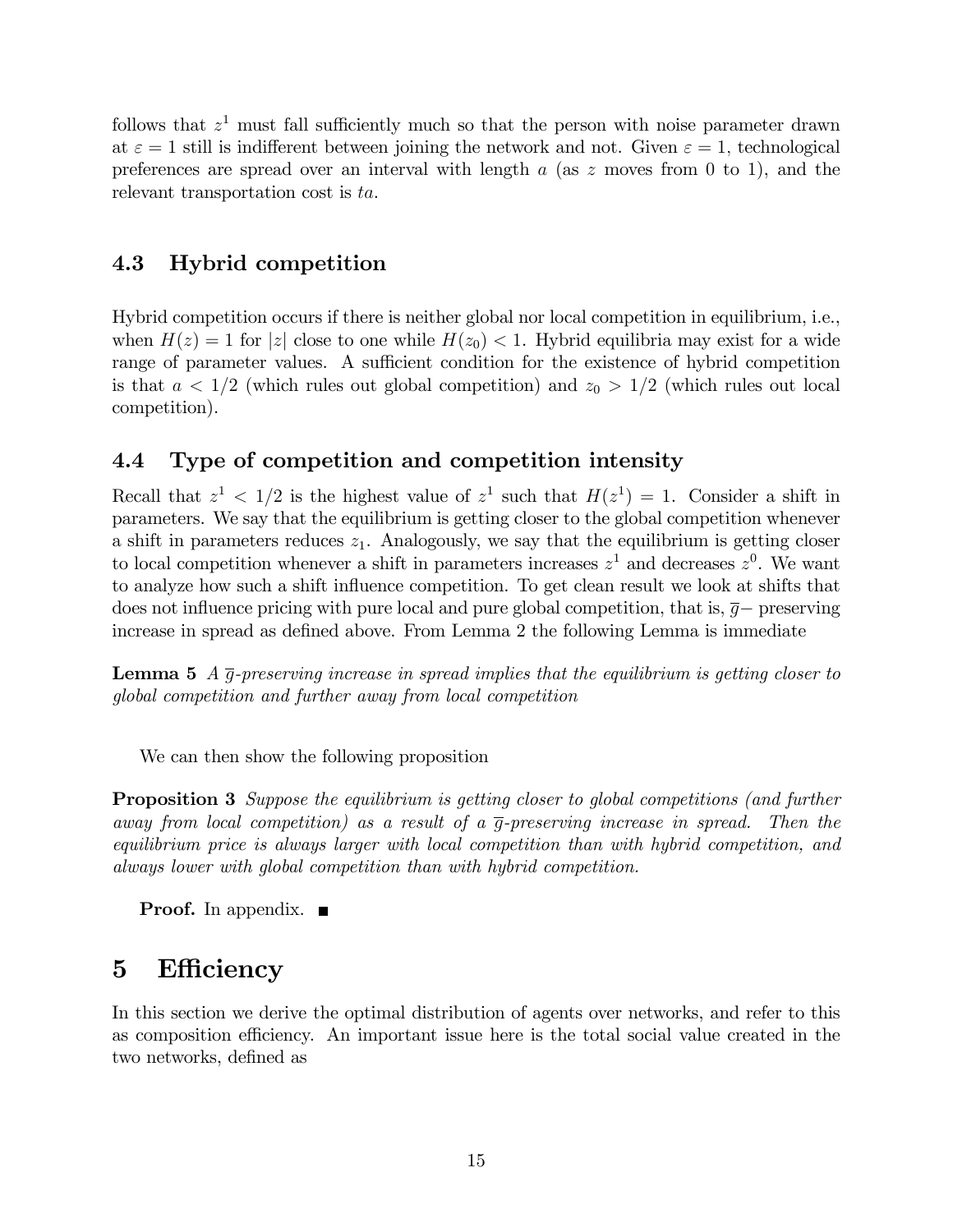$$
V_A = \iint g(d(z, z_i))H(z)H(z_i)dzdz_i
$$
  
\n
$$
V_B = \iint g(d(z, z_i))(1 - H(z))(1 - H(z_i))dzdz_i
$$

where  $V_A$  and  $V_B$  are the total social value created in A and B, respectively.

Let us first derive the distribution of agents on networks that maximize the number of connections, see appendix for proofs. Given that the two networks are equally large (that is,  $\int_{\Omega} H(z) dz = 1$ ), we show that the social value is maximized if  $H(z) = 1$  for all  $z \in \left(-\frac{1}{2}\right)$  $\frac{1}{2}, \frac{1}{2}$  $\frac{1}{2}$ and  $H(z) = 0$  otherwise. The social value is minimized if  $H(z) = \frac{1}{2}$  for all z.

The number of connections is *minimized* if  $H(z) = 0.5$  for all z, in which case each agent can communicate with exactly half of her friends. The number of connections is maximized if  $H(z)$  equals 1 up to a certain z value and then jumps to zero. However, in that case some of the marginal agents bear a high cost associated with a strong technological preference for the other network than they are attached to. Hence there is a trade-off between the social benefit of increasing the number of connections and costs associated with technology preferences.

Similarly, for a given distribution  $H(z)$  let  $T_A$  and  $T_B$  denote the aggregate "travel cost". It follows that

$$
T_A = \int_{\Omega} \int_{0}^{y^{m}(H(z_i))} tydF(y; z_i) dz_i
$$

$$
T_B = \int_{\Omega} \int_{y^{m}(H(z_i))}^{1} t(1-y)dF(y; z_i) dz_i
$$

where  $F(y; z_i)$  is defined in equation (2) and where  $y^m(H(z)) = a|z_i| + (1-a)H(z)$  (from 8).

We say that  $H^*(\cdot)$  is *composition efficient* if it coincides with the social planner's allocation of agents on networks. A composition efficient distribution  $H^*(z)$  maximizes the aggregate agent utility and aggregate profits. Clearly, the optimal allocation solves the sum of connections net of total transport costs,

$$
\max_{H(z_i)} W = \max_{H(z_i)} V_A + V_B - T_A - T_B \text{ all } z_i \in [0, 1]
$$

The first order conditions for maximum writes

$$
\frac{dW}{dH(z_i)} = 2 \int g(d(z, z_i)) H(z) dz - t y^m(z_i) - \left[ 2 \int g(d(z, z_i)) (1 - H(z)) dz - t (1 - y^m(z_i)) \right] = 0
$$
\n(19)

which can be expressed

$$
\frac{t}{2}y^{m}(z_{i}) - \int g(d(z, z_{i}))H(z)dz = \frac{p_{B} - p_{A} - \overline{g} + \frac{t}{2}}{2}
$$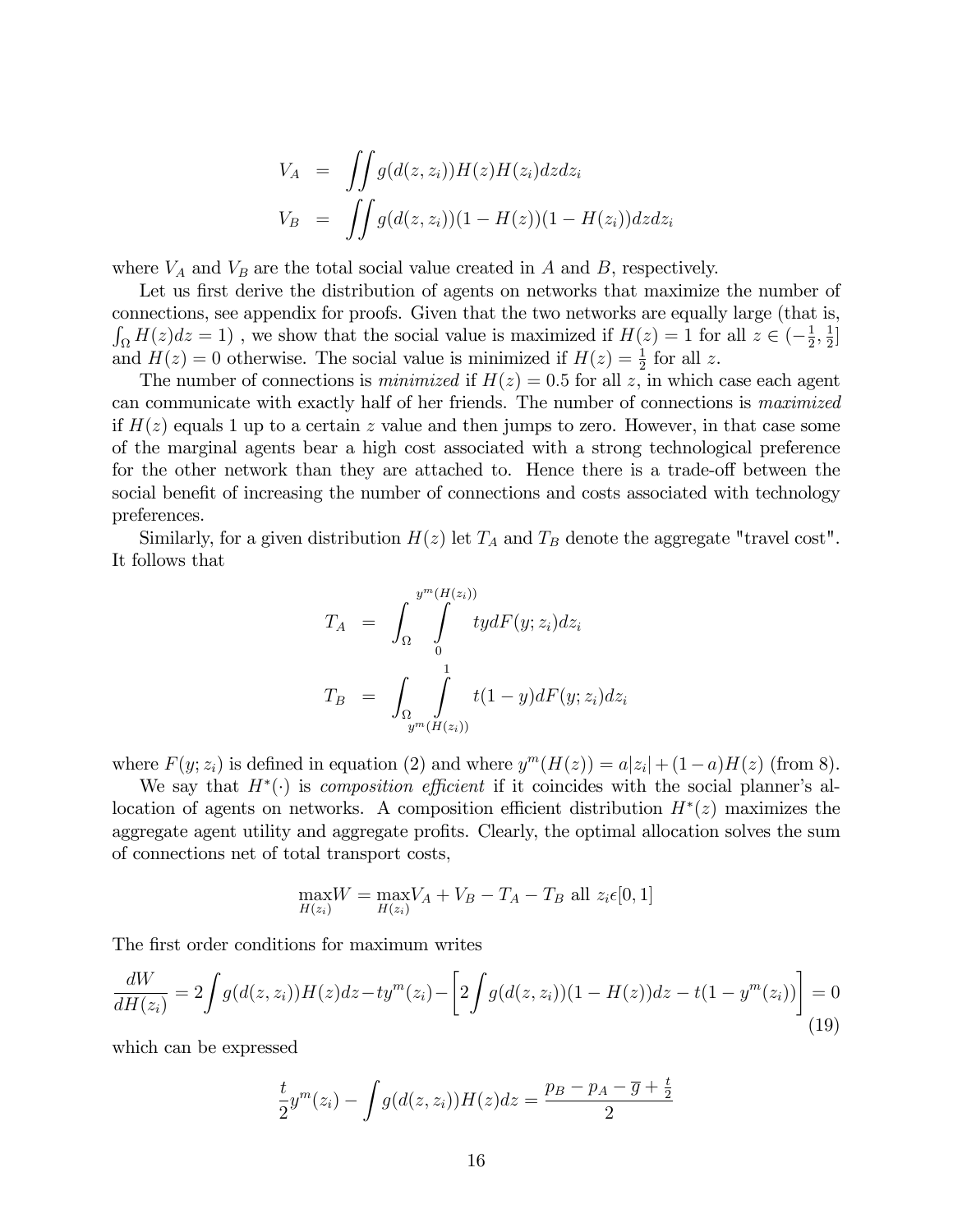Thus  $H^*(z)$  is a fixed-point to the mapping  $\Gamma^g$  given by

$$
\Gamma^{g}H^{*}(z_{i}) = \max \left[ \min \left[ \frac{\int g(d(z,z_{i}))H^{*}(z)dz + \frac{p_{B}-p_{A}-\overline{g}+\frac{t}{2}}{2} - \frac{t}{2}a|z_{i}|}{\frac{t}{2}(1-a)}, 1 \right], 0 \right] \qquad (20)
$$

If we compare (9) and (20) we see that the only difference between  $\Gamma$  and  $\Gamma^g$  is that t in  $\Gamma$ is replaced with  $t/2$  in  $\Gamma<sup>g</sup>$ . Hence following proposition is immediate

**Proposition 4** The equilibrium distribution is not composition efficient. The social efficient composition profile  $H^*(\cdot)$  is steeper than the equilibrium profile  $H(\cdot)$ . Thus, for  $|z| < 1/2$  it follows that  $H^*(z) \geq H(z)$  with strict inequality whenever  $H(z) < 1$ . The opposite is true for  $|z| > 1/2$ .

The result follows from Lemma 2 b) and the fact that the planner's solution is equivalent with the market solution with t replaced by  $t/2$ .

The efficiency result is quite intuitive. The consumers, when choosing between suppliers, trade off travel cost and social gains. However, there is an externality associated with the latter but with the latter: the social value of joining a network gives rise to an equally large social gain for the agents that have already chosen the same supplier. As a result, the planner puts twice as much weight on social value relative to transportation cost as the market, or equivalently half as much weight on travel costs.

For  $z_i < 1/2$ ,  $H^e(z) > 1/2$ . Thus, the agent located at z obtains more social value by joining the A-network than the B-network. For the same reason, the positive externality of joining the A-network is larger than the positive externality associated with joining the B-network, and it follows that  $H^*(z_i) = H^e(z_i)$ .

To be even more precise, by inserting from  $(5)$  in  $(19)$  we find the marginal social value of increasing the A network's market share at  $z_i$  evaluated at  $H^e(z_i)$  is given by

$$
\frac{dW}{dH(z_i)} = \int g(d(z, z_i))H^e(z)dz - \int g(d(z, z_i))(1 - H^e(z))dz
$$

which captures the net externality associated with the choice of network. Again observe that the net externality is positive if the marginal agent at  $z<sub>i</sub>$  has a majority of friends in the A-network. Hence, when a agent located at  $z<sub>i</sub> < 0.5$  (hence has her majority of friends in the A-network) joins the B-network (due to her technological preference for B), she exerts a negative net externality since the majority of her friends suffer. Thus, compared to first best composition efficiency, too many agents with social location below 0.5 choose the B network, and too many above 0.5 choose the A network. Hence the welfare maximizing distribution  $H^*(z)$  is steeper than the equilibrium contribution.

### 6 Endogenous agent heterogeneity

It is well known that differences between marginal and average agents may give rise to distortions. This was first explored in Spence (1975). He studied a monopolist's choice of product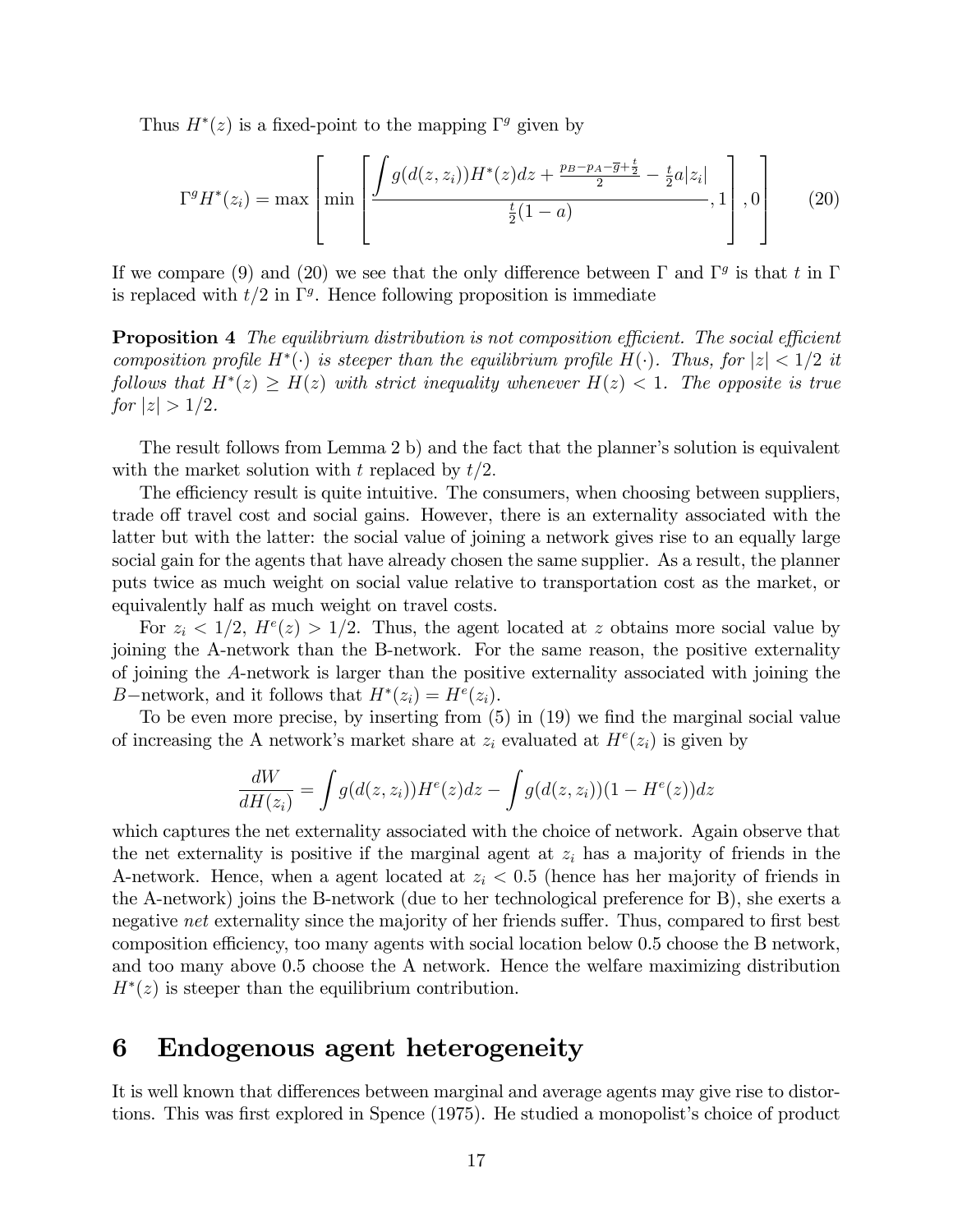quality level, and showed that this will depend on the marginal consumer's preferences for quality. A social planner's choice of quality, by contrast, depends on the average preference for quality among the consumers. If marginal and average valuation differ, the quality level chosen by the monopolist is not socially optimal.

Local network externalities give rise to a certain structure on the difference between the marginal and the average agents in a network. The marginal agents obtains less utility from social interacting than the average agent. If we extend the model by including more choice variables for consumers this difference between the marginal and the average consumer will lead to new distortions, which are absent with global network externalities.

### 6.1 Communication intensity

In this subsection we assume that consumers, when connected to a network, choose how intensively to use the network. A very natural example here is communications, where usage depends on the number of people a person communicates with. With a club interpretation usage may be how many times a member uses the club, and with platform competition it may be the number of applications purchased. The firms compete by offering two-part tariffs, with a fixed fee (connection or membership fee  $p$ ) and a usage price  $q$ . Both are set by the two firms simultaneously and independently.

Our driving assumption is that utility of usage depends positively on the social value of the network to the consumer. This is obviously the case in a communication network, where  $q()$  can be interpreted as the number of "friends" in the network. In what follows we therefore use communication networks as our reference. We assume that the utility obtained by communicating with one friend is  $\omega(x)$ , where x is usage. If the consumer has N friends in the network, we assume that total utility is  $\omega(x)N$ . As all friends are equally valuable, all consumers choose the same communication intensity  $x$  with all friends (the exact specification of preferences at this point is not so important. For simplicity, we assume that only communication paid by the agent gives rise to utility.<sup>8</sup> Finally, an agent can only communicate with the agents in the same network. Compatibility is discussed in the next section.

The net surplus  $v(q_A)$  for a consumer attached to network A for each "friend" in that network is given by

$$
v(q_A) = M_a x [\omega(x) - q_A x]
$$

We write the optimal usage as a function of  $q_A$ ,  $x(q_A)$ . Note that  $x(q_A) \equiv -v'(q_A)$ .

Then we turn to the assignment game. Given prices  $p_A$  and  $q_A$ , the net surplus for a agent  $(z_i, y_i)$  of joining the A network is

$$
u^{A}(y_{i}, z_{i}) = \alpha - ty_{i} + v(q_{A}) \int g(d(z, z_{i})) H(z) dz - p_{A}
$$
 (21)

and similarly, the net benefit of joining the B network is

$$
u^{B}(y_{i}, z_{i}) = \alpha - t(1 - y_{i}) + v(q_{B}) \int g(d(z, z_{i})) [1 - H(z)] dz - p_{B}
$$
\n(22)

<sup>&</sup>lt;sup>8</sup>Note that the social externality identified in the previous section is still present: If a person joins a network, her "friends" in that network obtains utility from having one more person to contact.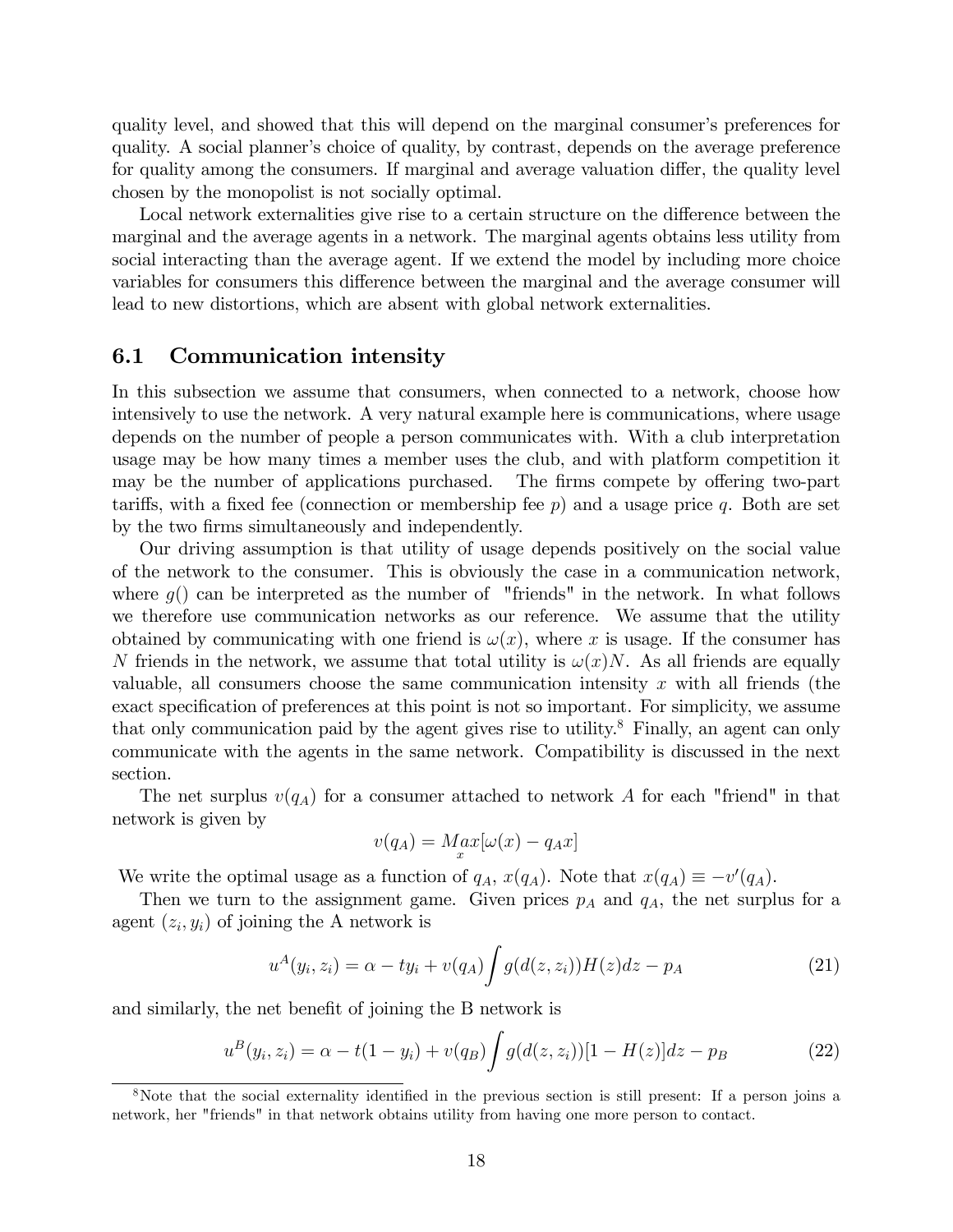As above, if all  $z_i$  types prefer the A network then  $H(z_i) = 1$ , and if all prefer the B network  $H(z_i) = 0$ . Otherwise,  $z_i$  types are divided in two groups. Those with technology preference  $y_i \leq y^m(z_i)$  who prefer the A network, and  $y_i > y^m(z_i)$  who prefer the B network. From equations  $(21)$  and  $(22)$  it follows that the indifferent consumer has technology preferences given by agents with technology preference  $y(z_i)$  are indifferent, that is  $u^{A}(y(z_{i}), z_{i}) = u^{B}(y(z_{i}), z_{i})$  or

$$
ty(z_i) - \frac{v(q_A) + v(q_B)}{2} \int g(d(z, z_i)) H(z) dz = \frac{p_B - p_A - v(q_B)\overline{g} + t}{2}
$$
 (23)

By following exactly the same procedure as when deriving (8), it follows that we can write the equilibrium of the assignment game as a fixed point  $H = \Gamma^x H$ , where the mapping  $\Gamma^x$  is defined as

$$
\Gamma^x H(z_i) = \max \left[ \min \left[ \frac{\frac{v(q_A) + v(q_B)}{2} \int g(d(z, z_i)) H(z) dz + \frac{p_B - p_A - v(q_B)\overline{g} + t}{2} - ta|z_i|}{t(1 - a)}, 1 \right], 0 \right] \tag{24}
$$

Note that for given  $q_A$  and  $q_B$ ,  $v(q_A)$  and  $v(q_B)$  are constants, hence we can show existence and uniqueness of the Öxed point in exactly the same way as above. We refer to the equilibrium distribution as  $H^x(z)$  (which of course depends on prices)

The profit of firm  $A$  is given by

$$
\pi_A = (p_A - c) \int H(z) dz + x(q_A)(q_A - c) \int \int g(d(z, z_i)) H(z) H(z_i) dz dz_i \tag{25}
$$

The first integral is the size of the network (the number of customers). The double integral shows the aggregate number of communication links in the network. Note that the firm not only care about the size of its network, but also its composition (the social location of its customers), as this influences the amount of communication that takes place within the network.

We want to characterize equilibrium in the symmetric case. Since the optimizing with respect to  $p_A$  corresponds to the simpler case above, we focus on the choice of usage price  $q_A$ . Maximizing  $\pi_A$  with respect to  $q_A$  yields the following first order condition (see appendix for details):

$$
[1 - \gamma]x(q_A) + (q_A - c)x'(q_A) = 0 \tag{26}
$$

where

$$
\gamma := \frac{\frac{1}{2}\overline{g}}{\int \int g(d(z,z_i))H(z)H(z_i)dzdz_i}
$$

Note that in the symmetric equilibrium, the agent located at  $z = 1/2$  has half of its friend in both networks. For marginal customers at  $z < 1/2$  they have more than half of their friends in the network, and vice versa for  $z > 1/2$ . Due to symmetry it follows that the nominator shows the average number of friends for the marginal agents. The denominator shows the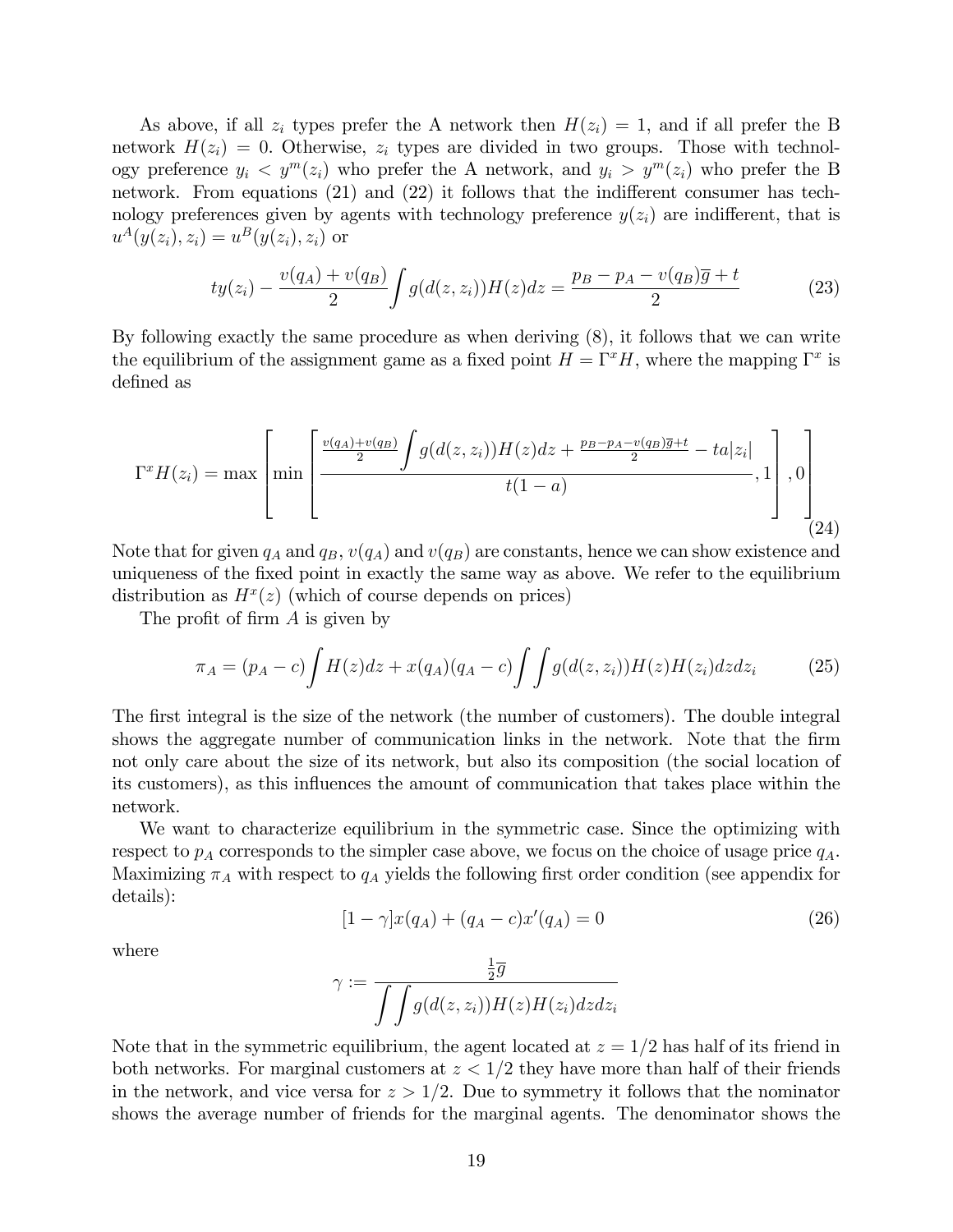number of communication links, which is equal to the average number of friends in the entire network (since the measure of agents in the network is 1 in the symmetric equilibrium). The variable  $\gamma$  thus measures the average number of friends for the marginal agents relative to the average number of friends of all agents attached to the network. Note that  $\gamma \in (1/2, 1]$ .

The second term in  $(26)$  captures the demand effects of the usage price, which can be divided in two parts. The first part is the standard direct negative demand effect  $x'(q_A)$ . The second part is the indirect negative demand effect from the change in network composition. A higher usage price implies hurts the marginal agents with many friends in the network (z low) more than those with a few friends in their network (z high). The H function thus decreases for values of z above  $1/2$  (with many friends) and decreases for  $z > 1/2$  (with few friends in the network). As a result the total amount of communication decreases.

It follows that the profit-maximizing traffic price exceeds marginal cost. Local externalities creates agent heterogeneity, and traffic price can be used as a rent extraction device. In this case the marginal agent has a lower level of exchange than the inframarginal. Hence, the network owner is better off increasing the usage price slightly and compensate the marginal agent by reducing the fixed fee. The firm thus trades of efficiency for the "low-type" (marginal) agents and rent extraction for the "high-type" (inframarginal) agents.

**Proposition 5** The firms set the communication price  $q_k$ ,  $k = A, B$  above marginal cost. Thus, the communication price exceeds the price level that induces a static first best level of traffic represented by marginal cost pricing.

It can be show that this result does not depend on the particular specification of two part tariffs. With an optimal general contract, increasing the usage price for marginal agents relaxes the incentive compatibility constraint of the inframarginal workers, and hence enables to firm to extract more rents from the latter. Finally, the effect is weakened by the negative effect increased usage price has on the composition of the network. As long as the network has a positive margin on usage, this is costly for the network.

The network owner price internal traffic as if he had some degree of market power, where the degree of market power is captured by the relative deviation between the marginal and average intensity of exchange. With global network externalities, symmetry between agents prevails (hence  $\gamma = 1$ ), which means that the network adopts marginal cost pricing. Note that  $\gamma > 1/2$ . Denoting the inverse demand elasticities of  $x(q_A)$  by  $\varepsilon$ , the equilibrium usage price (assuming constant elasticity) is

$$
q_A = \frac{1}{1 - \varepsilon \left[1 - \gamma\right]} c \tag{27}
$$

Note that  $\gamma$  decreases in network size, and approach  $1/2$  when the network goes to infinity. Thus, large network will have a stronger incentive than small networks to overprice traffic. BRA

Consider the socially efficient usage price. In the proposition we referred to static first best usage price as marginal cost pricing. Define the *constrained efficient* usage price as the usage price that maximizes net welfare given that agents are distributed according to individual optimization (i.e., the price that emerges if a planner could set the usage price but make no other decisions). Then the following holds: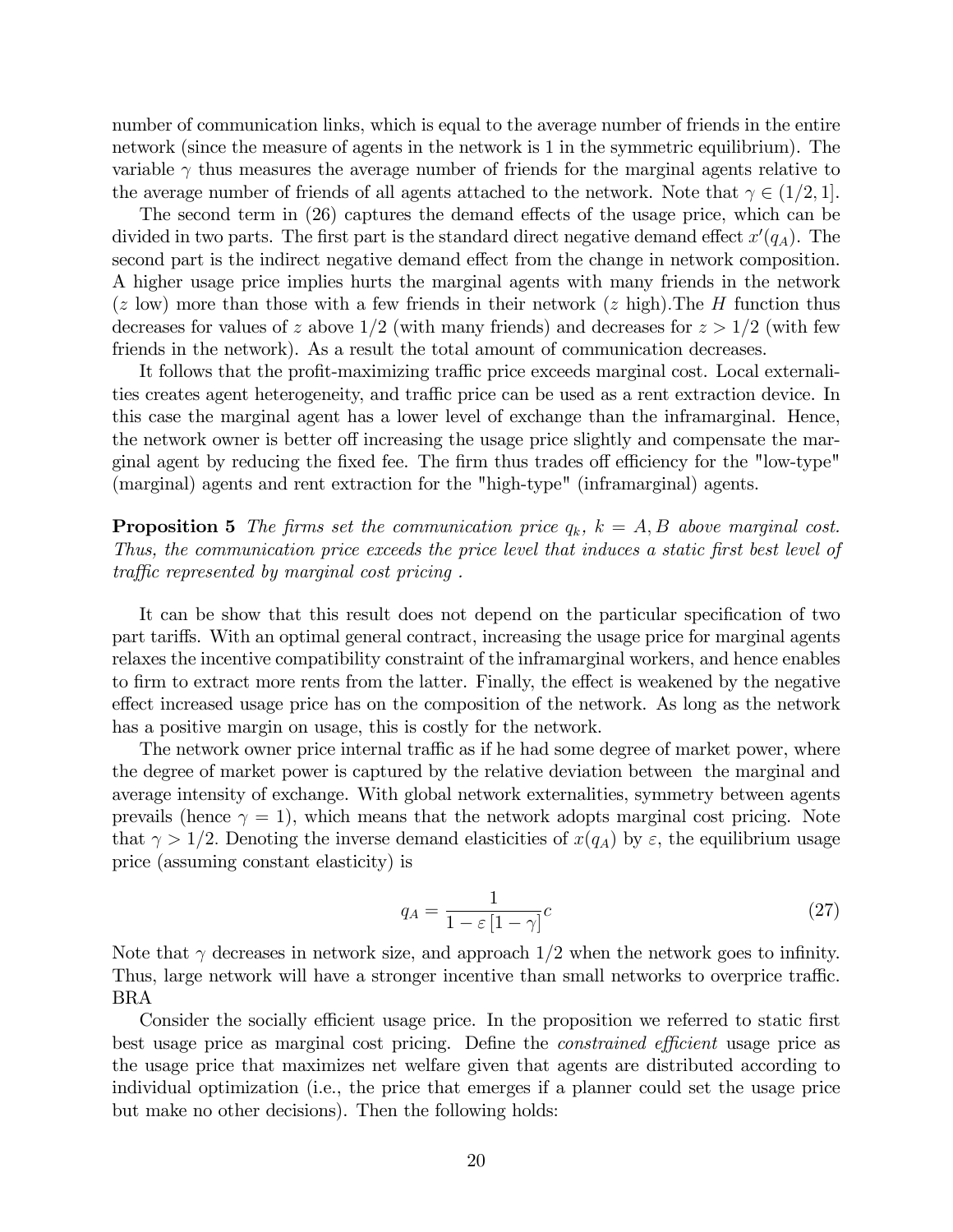**Proposition 6** The constrained efficient usage price is below marginal cost under pure local network externalities.

The proposition is almost like a corollary to proposition 4. Note that there are no externalities related to communication intensity (since only the payer gets utility from communication). However, the externality identified in a previous section related to the agents' choice of network carries directly over to this setting. It is trivial to show, analogous with the results above, that the socially optimal H (for given v) solves (24) with  $t/2$  substituted in for  $t$ . As we have seen, a low usage price increases the steepness of the  $H$  function. It follows that by subsidizing usage, the planner can make the distribution function steeper and thus closer to the socially optimal distribution.

It thus follows that the market solution for usage pricing distorts the distribution of H in the wrong direction, and leads to a distribution of agents on the networks that are even further away from the optimal distribution.

#### 6.2 Compatibility

We will now discuss the agents' incentives to undertake investments in order to make the networks compatible. We focus on the situation with one-way compatibility. Thus, network A may give its members (inferior) access to network B by undertaking an investment C. Let  $\theta_A \leq 1$  denote the degree at which the agents in network A can utilize network B, and write the cost of compatibility as  $C(\theta_A)$ .

The timing of the game is as follows: Firms first set prices  $p_i$ ,  $i = A, B$  and the degree of compatibility  $\theta_i$ ,  $i = A, B$ , independently and simultaneously. Then agents choose which platform to assign to. The utility of a agent in network  $A$  is then given by

$$
u^{A}(y_{i}, z_{i}) = \alpha - ty_{i} + \int g(d(z, z_{i}))H(z)dz + \theta_{A} \int g(d(z, z_{i}))(1 - H(z))dz - p_{A}
$$
 (28)

By doing the exact same reasoning as in the previous subsection it follows that the equilibrium distribution  $H^c$  is a fixed-point to the mapping

$$
\Gamma^C H(z_i) = \max \left[ \min \left[ \left( 1 - \frac{\theta_A + \theta_B}{2} \right) \int g(d(z, z_i)) H(z) dz + \frac{p_B - p_A - (1 - \theta_A)\overline{g} + t}{2}, 1 \right], 0 \right]
$$
(29)

Network  $A$ 's net profit equals

$$
\pi_A = p_A \int H(z) dz - C(\theta_A) \tag{30}
$$

The firm will choose a degree of compatibility such that the marginal customers valuation of compatibility, on the margin, equals marginal cost.

$$
\frac{\overline{g}}{2} - C'(\theta_A) = 0 \tag{31}
$$

The socially efficient degree of compatibility is valuable to the agents and allow the network to raise access price without making the marginal agents (on average) worse of -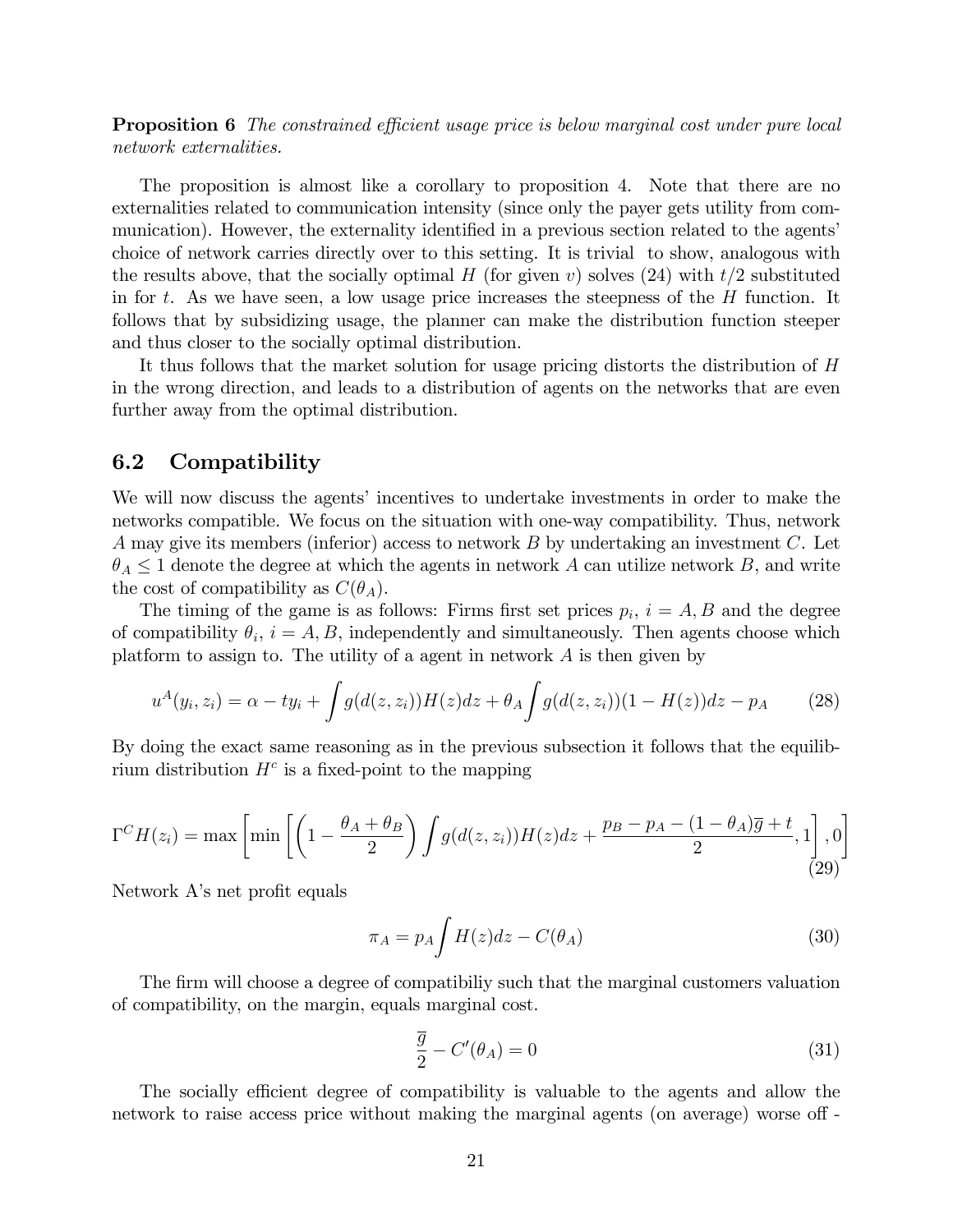this is captured by the first term of  $(31)$ . In optimum the network's marginal gain from compatibility exactly balances the marginal cost of compatibility.

The socially efficient degree of compatibility (contingent on equal market shares), by contrast, maximizes welfare given by

$$
W = \int \int_{-y(z_i)}^{y(z_i)} u^A(y_i, z_i) f(y_i - z_i) dy_i dz_i + \int \int_{y(z_i)}^{-y(z_i)} u^B(y_i, z_i) f(y_i - z_i) dy_i dz_i
$$
(32)  
- $C(\theta_A) - C(\theta_B)$ 

Maximizing (32) w.r.t.  $\theta_A$ , given that  $\theta_A = \theta_B$  yields the first order condition,

$$
2\int\int g(d(z,z_i))H(z_i)(1-H(z))dzdz_i + \frac{\partial W}{\partial(H(z))}\frac{dH(z)}{d\theta_A} - C'(\theta) = 0
$$
 (33)

The first term in (33) is the average agent value of compatibility. The second term captures the composition effect of a higher degree of compatibility.

If the network externality is global, a comparison of (31) and (33) shows that the market solution is optimal: Average agent value coincides with marginal agents value due to anonymity, and the composition effect is zero. With local externalities both terms matter.

With local network externalities, the marginal agents value compatibility higher than the average agent, since the marginal agent communicates more with the agents in the other network than does the average agent. Since the firms compete for the marginal agent, it is his/her preferences that governs the choice of compatibility, and therefore too much resources are spent on making the systems compatible compared with the socially optimal level. Hence the first term in (33) is strictly lower than  $\overline{g}/2$ .

Consider then the composition effect. Increasing  $\theta_A$  has a partial negative effect on composition efficiency since it attracts agents that communicate intensively with the other network (that is types  $z_i > 0.5$ ) and punish agents with most of their friends in the A-network (types  $z_i < 0.5$ ). Hence the  $H(z)$  profile becomes flatter. Thus, the second term of (33) is negative. This yields the following result.

**Proposition 7** Suppose the network externalities are local. Then the firms have too strong incentives to make the networks (one-way) compatible.

# 7 Concluding remarks

This paper contributes to the small but growing literature on local externalities. We demonstrate the local externalities do not stiffen competition. Furthermore, due to the coordination problem that arises with non-anonymity, the equilibrium suffers from composition efficiency. Finally we derive the effects of local externalities on price setting when networks charge two parts tariffs.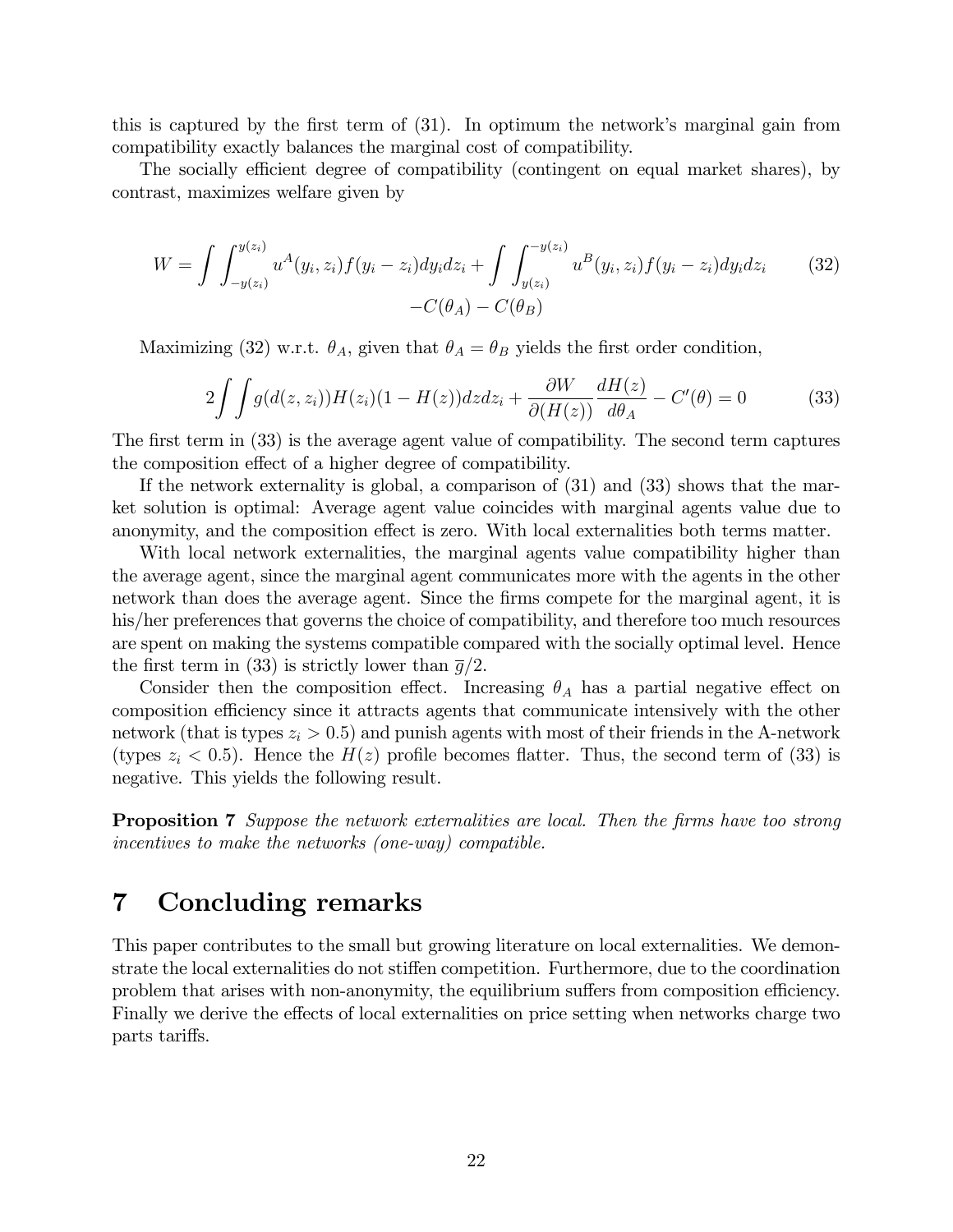# 8 Appendix

#### Proof of Lemma 1

i) Suppose the equilibrium is not symmetric around 0. Then there exists a strictly positive number z' such that  $H(z') \neq H(-z')$ . But since the model is symmetric, there must exists another equilibrium distribution H' defined as  $H'(z') = H(-z')$  and  $H'(-z') = H(z')$ . Since the equilibrium is unique we have thus derived a contradiction. The claim that if  $p_A = p_B$ then  $H(z_i) = 1 - H(1 - z_i)$  for all  $z_i \in [0, 1]$  can be proved by exactly the same argument

ii) Suppose  $H(z)$  is strictly increasing in z at an interval in [0, 1]. It follows that H has a local maximum for some  $z^* \neq 0$ . Define  $z'$  as the highest value of z less than  $z^*$  such that  $H(z') = H(z^*)$ . If  $z^*$  is also a global maximum, let  $z' = -z^*$ . Now define a new distribution function  $H(z)$  such that  $H(z) = H(z^*)$  on  $[z', z^*]$  and  $H(z) = H(z)$  otherwise. Since, by construction,  $H(z) \geq H(z)$  for all z and strictly greater on the interval  $(z', z^*)$  it follows that  $\Gamma^T H(z) \geq \Gamma^T H(z)$ , with strict inequality on  $[z', z^*], T = 1, 2...$  Since  $H(\cdot)$  is a contraction there exists a fix point  $H_2(z) = \lim_{x \to 0}$  $T\rightarrow\infty$  $\Gamma^T \overline{H}(z) \geq \overline{H}(z)$ , which is a contradiction due to uniqueness.

Finally, suppose H is decreasing but not strictly, and constant at some interval  $[z_1, z_2]$ , and strictly decreasing otherwise. This cannot be an equilibrium either. The agent localized at  $z_1$  obtains stronger network effects than one localized at  $z_2$ , hence  $y^m(z_1) > y^m(z_2)$ . From equation (7) it then follows that  $\Gamma H(z_1) > \Gamma H(z_2)$ , and H cannot be a fixed point

iii) From (9) it follows that  $\Gamma$ , and thus the fixed-point H, depends on the difference  $p_B - p_A$ . Let  $H^*(z)$  denote the initial equilibrium, and consider an increase in  $p_B - p_A$ . It follows that  $\Gamma H^* \geq H^*$ , with strict inequality for all z where  $1 > H^*(z) > 0$ . The result thus follows from monotonicity, see proof Proposition 1.

#### Proof of Lemma 2.

a) The following Lemma is used in the proof:

**Lemma 6** Assume  $H_0(z)$  is symmetric and that  $H_0(z) \leq \Gamma H_0(z)$  for all  $z \in [0, 1/2)$  with strict inequality for some z. Then  $H_0(z) \leq \Gamma H_0(z) \leq \Gamma^{T-1} H_0(z) \leq \Gamma^{T} H_0(z) \leq H(z)$  and  $\Gamma^{\infty}H_0(z) = H(z)$ . For  $z\in[1/2, 1)$  and  $z\in[-1, -1/2)$  the signs are reversed.

Proof of Lemma 6: Due to symmetry we have that  $\Gamma H_0(\frac{1}{2})$  $(\frac12)=H_0(\frac12$  $(\frac12)=H(\frac12$  $(\frac{1}{2}) = \frac{1}{2}$  and similar for  $z = -\frac{1}{2}$ <sup>1</sup>/<sub>2</sub>. Also, due to symmetry  $\Gamma H_0(z) - H_0(z) = \Gamma H_0(1 - z) - H_0(1 - z)$  for all z. Observe that all marginal agents with social location  $z \in (-\frac{1}{2})$  $\frac{1}{2}, \frac{1}{2}$  $(\frac{1}{2})$  are at least as good off with  $\Gamma H_0(z)$  as with  $H_0(z)$ , and some are strictly better off, thus  $\Gamma^2 H_0(z) \geq \Gamma H_0(z)$  with strong equality for some. This holds for each step  $\Gamma^T$ . QED

Let us then return to the proof of Lemma 2. We first provide intuition for the proof. As will be shown, H is concave on  $\left[-\frac{1}{2}\right]$  $\frac{1}{2}, \frac{1}{2}$  $\frac{1}{2}$ ] and convex on  $\left[\frac{1}{2}\right]$  $\frac{1}{2}$ , 1] and  $[-1, -\frac{1}{2}]$  $\frac{1}{2}$ . A  $\overline{g}$ -preserving increase decreases the number of friends an agent has on concave segments and increases the number of friends on convex segments However, since agents with social location on  $\left[-\frac{1}{2}\right]$  $\frac{1}{2}, \frac{1}{2}$  $\frac{1}{2}$  have a majority of their friends on  $\left[-\frac{1}{2}\right]$  $\frac{1}{2}, \frac{1}{2}$  $\frac{1}{2}$ , the concave segment weights more. Thus H reduces on  $\left[-\frac{1}{2}\right]$  $\frac{1}{2}, \frac{1}{2}$  $\frac{1}{2}$ ]. On  $\left[\frac{1}{2}\right]$  $\frac{1}{2}$ , 1] and  $[-1, -\frac{1}{2}]$  $\frac{1}{2}$  H is convex, and with the same argument H increases. This reasoning is shown formally below.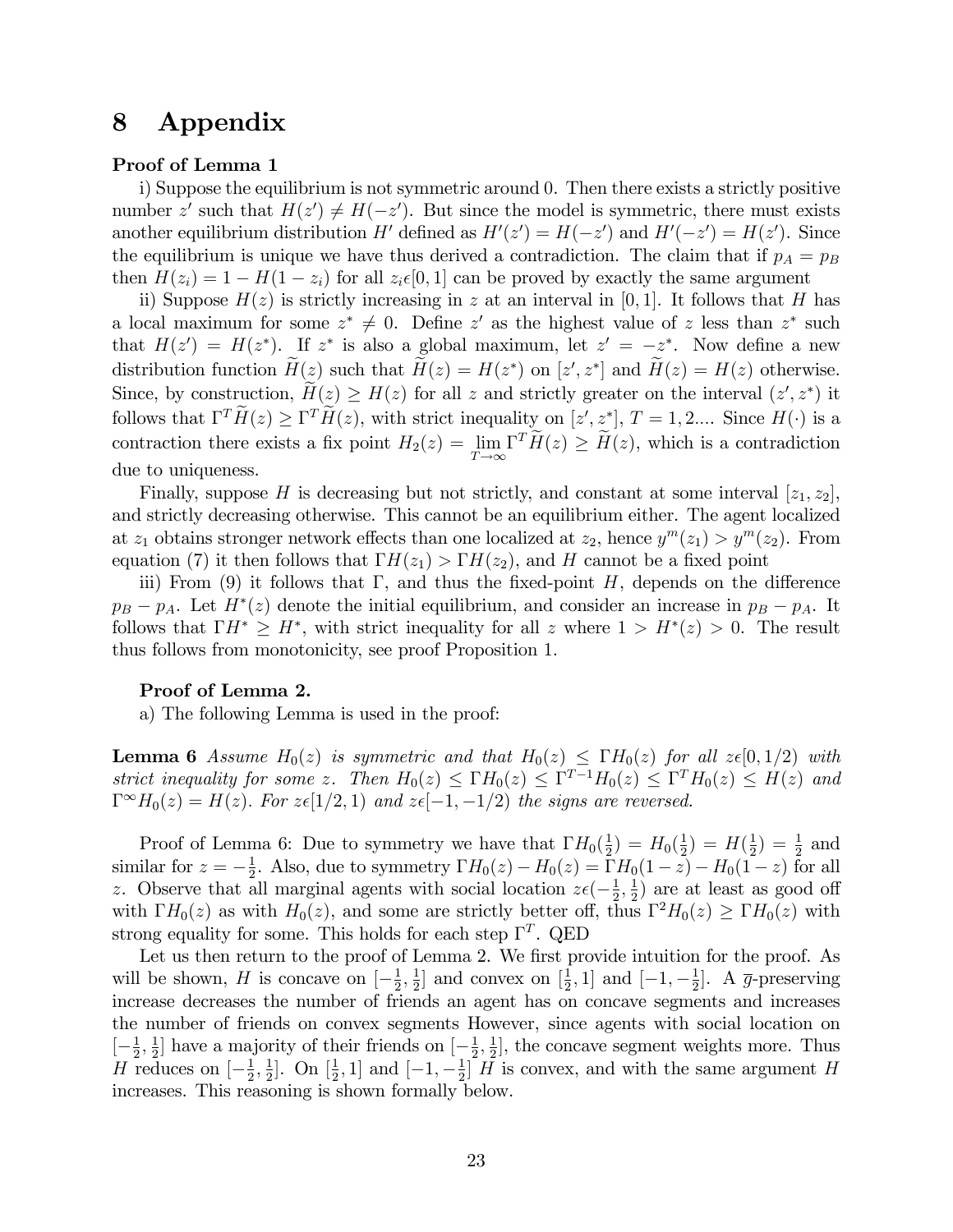We first prove that if  $H(z)$  is concave on  $\left[-\frac{1}{2}\right]$  $\frac{1}{2}, \frac{1}{2}$  $\frac{1}{2}$ , then it is strictly concave on every segment on  $\left(-\frac{1}{2}\right)$  $\frac{1}{2}, \frac{1}{2}$  $\frac{1}{2}$  at which  $H(z) < 1$ . Afterwards we prove concavity.

Consider segments where  $H(z) < 1$ . Assume on the contrary that  $H(z)$  is linear on a subinterval  $[z_i, z_j] \subset (0, \frac{1}{2})$  $(\frac{1}{2})$ , and on  $[-z_j, -z_i]$  by symmetry. It is now convenient to change notation. Denote by  $\gamma(v) := g(d(z, z + v))$ , the number of friends located at distance v from z. Due to symmetry,  $\gamma(v)$  does not depend on the agent's own location as such, only on the distance. Let  $\hat{g}(z)$  denote the equilibrium number of friends of an agent located at z,

$$
\widehat{g}(z) = \int_{-1}^{1} \gamma(v) H(z+v) dv
$$

Consider any two marginal agents  $z' < z''$  such that  $z' \in [z_i, z_j]$  and  $z'' \in [z_i, z_j]$ . It follows from  $(5)$  and  $(8)$  that

$$
\widehat{g}' - \widehat{g}'' = t \left[ (1 - a) \frac{H(z') - H(z'')}{z'' - z'} - a \right] (z'' - z')
$$

 $\frac{H(z') - H(z'')}{F(z'')}$  $\frac{z^{n}-H(z^{n})}{z^{n}-z^{n}}$  is the slope (in absolute value) of  $H(z)$  over the linear segment  $[z_{i}, z_{j}]$ . Thus, comparing agents at  $z'$  and  $z''$ , the difference in their number of friends is proportional to the distance  $(z'' - z')$ . Hence, considering an in between agent  $z_k = \lambda z_i + (1 - \lambda)z_j$ , we have under the assumed linearity of the  $H(z)$  function that

$$
\widehat{g}(\lambda z_i + (1 - \lambda)z_j) = \lambda \widehat{g}(z_i) + (1 - \lambda)\widehat{g}(z_j)
$$

We will now show that  $\widehat{g}(\lambda z_i+(1-\lambda)z_j) > \lambda \widehat{g}(z_i)+(1-\lambda)\widehat{g}(z_j)$  contradicting the assumed linearity. We have that

$$
\lambda \widehat{g}(z_i) + (1 - \lambda) \widehat{g}(z_j)
$$
  
= 
$$
\lambda \int_{-1}^{1} \gamma(v) H(z_i + v) dv + (1 - \lambda) \int_{-1}^{1} \gamma(v) H(z_j + v) dv
$$
  
= 
$$
\int_{-1}^{1} \gamma(v) [\lambda H(z_i + v) + (1 - \lambda) H(z_j + v)] dv
$$

Denote by  $\Delta = \frac{z_i + z_j}{2}$ . Let  $\overline{v}$  and  $\underline{v}$  be defined as follows (see figure below)

$$
\overline{v} = \frac{1}{2} - \Delta, \quad \underline{v} = -\frac{1}{2} - \Delta
$$

Let  $\Omega_1 := [\overline{v}, -\overline{v}]$  and  $\Omega_0 := [-1, -\overline{v}] \cup [\overline{v}, 1]$ . Then we can write

$$
\lambda \int_{-1}^{1} \gamma(v) \left[ \lambda H(z_i + v) + (1 - \lambda) H(z_j + v) \right] dv
$$
  
= 
$$
\lambda \int_{\Omega_1} \gamma(v) \left[ \lambda H(z_i + v) + (1 - \lambda) H(z_j + v) \right] dv
$$
  

$$
+ \lambda \int_{\Omega_0} \gamma(v) \left[ \lambda H(z_i + v) + (1 - \lambda) H(z_j + v) \right] dv
$$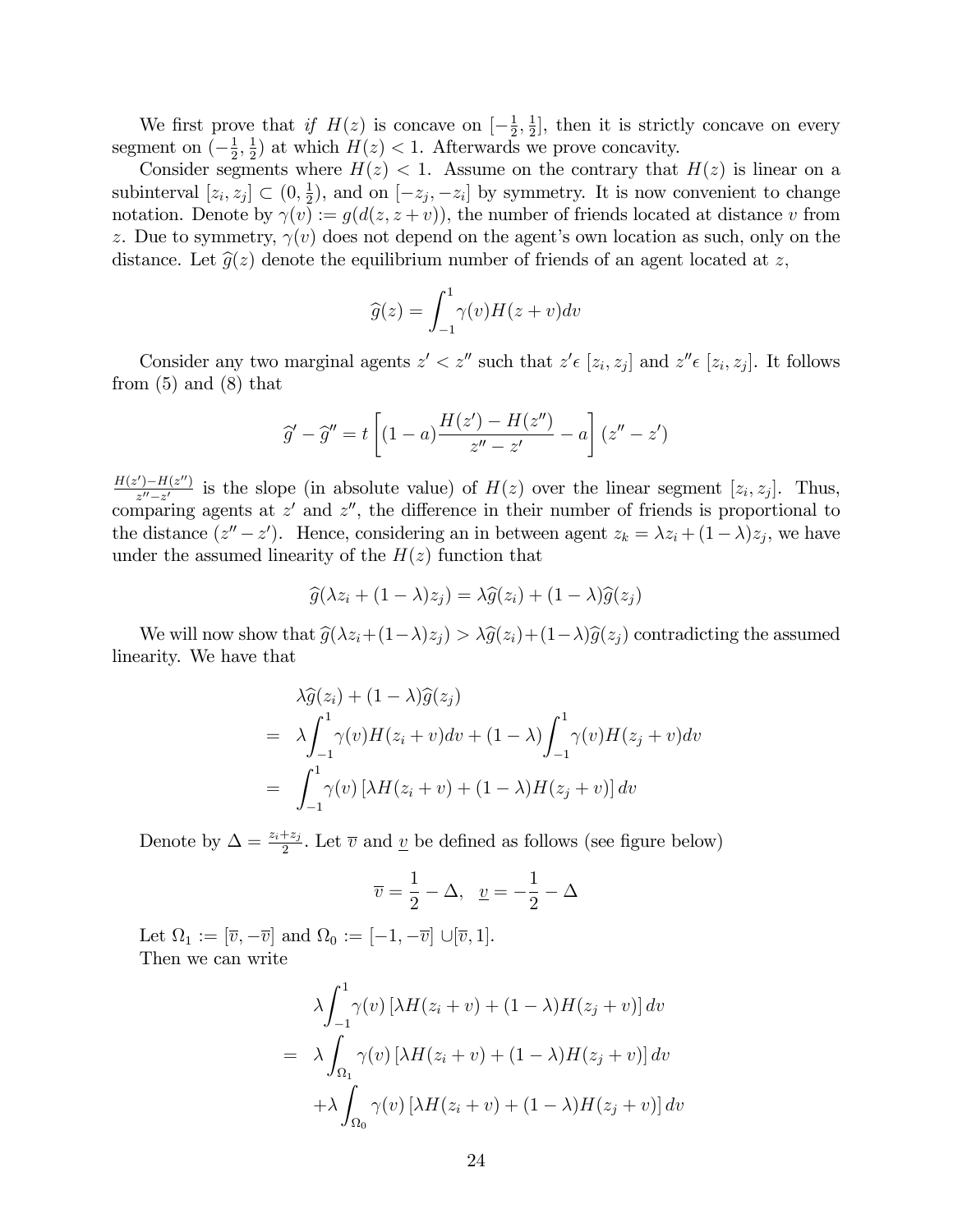Since  $H(z)$  is concave on  $\left[-\frac{1}{2}\right]$  $\frac{1}{2}, \frac{1}{2}$  $\frac{1}{2}$  by assumption, we have that

$$
\int_{\Omega_1} [\lambda H(z_i + v) + (1 - \lambda)H(z_j + v)] dv \le \int_{\Omega_1} [H(\lambda z_i + (1 - \lambda)z_j)] dv
$$

Observe that  $\overline{v}$  is defined such that  $\lambda H(z_i+\overline{v})+(1-\lambda)H(z_i+\overline{v}) = H(1/2)$ , which follows directly from the symmetry of H around  $1/2$ . The equivalent result holds for  $\underline{v}$ .

On  $\left[-\frac{1}{2}\right]$  $\frac{1}{2}, -1]$  and  $\left[\frac{1}{2}\right]$  $\frac{1}{2}$ , 1]  $H(z)$  is assumed convex, thus

$$
\int_{\Omega_0} [\lambda H(z_i + v) + (1 - \lambda)H(z_j + v)] dv \ge \int_{\Omega_0} [H(\lambda z_i + (1 - \lambda)z_j)] dv
$$

Finally, due to symmetry the following must hold

$$
\int_{\Omega_0 \cup \Omega_1} \left[ \lambda H(z_i + v) + (1 - \lambda) H(z_j + v) \right] dv = \int_{\Omega_0 \cup \Omega_1} \left[ H(\lambda z_i + (1 - \lambda) z_j) \right] dv = \frac{1}{2} \tag{34}
$$

Let  $\Omega_1^{pos}$  $\Omega_1^{pos} := [0, \overline{v}], \ \ \Omega_1^{neg}$  $\mathbf{f}_1^{neg} := [\underline{v}, 0], \ \Omega_0^{pos}$  $\mathbf{v}_0^{pos} := [\overline{v}, 1], \ \ \Omega_0^{neg}$  $\mathcal{O}_0^{neg} := [-1, \underline{v}]$ . Since  $\gamma(v)$  is single peaked with maximum at  $v = 0$ , we have that  $\gamma(v') > \gamma(v'')$  for any pair  $(v', v'')$  such that  $v' \epsilon \Omega_1^{pos}$  and  $v'' \epsilon \Omega_0^{pos}$  $_{0}^{pos}$ , and  $\gamma(v') > \gamma(v'')$  for any  $v' \epsilon \Omega_1^{neg}$  and  $v'' \epsilon \Omega_0^{neg}$  $_{0}^{neg}$ . Thus, integrating over the circle, the concave segment on  $\Omega_1$  has a higher weight than the negative segment  $\Omega_0$ , that is

$$
\int_{\Omega} \gamma(v) \left[ \lambda H(z_i + v) + (1 - \lambda) H(z_j + v) \right] dv
$$
  
< 
$$
\int_{\Omega} \gamma(v) \left[ H(\lambda z_i + (1 - \lambda) z_j) \right] dv
$$

This contradicts linearity.

It remains to show that  $H(z)$  is concave on  $\left[-\frac{1}{2}\right]$  $\frac{1}{2}, \frac{1}{2}$  $\frac{1}{2}$ . Assume not. We can now prove concavity on  $\left[-\frac{1}{2}\right]$  $\frac{1}{2}, \frac{1}{2}$  $\frac{1}{2}$ , by symmetry this also proves convexity on remaining parts of the circle. Assume  $\bar{H}(z)$  has strictly convex segments on  $\left[-\frac{1}{2}\right]$  $\frac{1}{2}, \frac{1}{2}$  $\frac{1}{2}$ . Denote by  $H^t(z)$  the envelope of  $H(z)$  on  $\left[-\frac{1}{2}\right]$  $\frac{1}{2}, \frac{1}{2}$  $\frac{1}{2}$ . Accordingly  $H^t(z)$  has linear segments everywhere concavity on  $H(z)$  is not satisfied. As above refer to such intervals as  $[z_i, z_j]$ . For all  $z \notin \left[-\frac{1}{2}\right]$  $\frac{1}{2}, \frac{1}{2}$  $\frac{1}{2}$ , segments that are strictly concave are replaced by linear segments. Hence  $H^t(z)$  is symmetric. Clearly, all z on the intervals  $\left[-\frac{1}{2}\right]$  $\frac{1}{2},\frac{1}{2}$  $\frac{1}{2}$ , who are not on  $[z_i, z_j]$ , are better off with  $H^t(z)$  than with  $H(z)$ , thus  $\Gamma H^t(z) \geq H^t(z)$  on these intervals. Consider then intervals  $[z_i, z_j]$ . As shown above,  $\Gamma H^{t}(z) > H^{t}(z)$  for all  $z \in [z_i, z_j]$ . It follows now directly from the reasoning above that  $\Gamma H^t(z) \geq H^t(z)$  for all  $z \in [-\frac{1}{2}]$  $\frac{1}{2}, \frac{1}{2}$  $\frac{1}{2}$  and  $\Gamma H^{t}(z) \leq H^{t}(z)$  otherwise. Then it follows from Lemma x that there exists an equilibrium  $H(z) \geq H^t(z)$  contradicting the suggested equilibrium.

b) and c) Due to Lemma  $(6)$  it is sufficient to consider the first round effect of parameter changes. Let  $H_0(z)$  denote the initial equilibrium, and consider an increase in  $\overline{g}$ , a decrease in t or an increase in a. Then it follows that  $\Gamma H_0(z) \ge (>)H_0(z)$  for all  $z \le (>)1/2$ .

#### Existence of global competition.

Recall that  $H(z)$  reaches a maximum at 0. In a symmetric equilibrium with  $p_A = p_B$  it follows from (9) that we have global competition if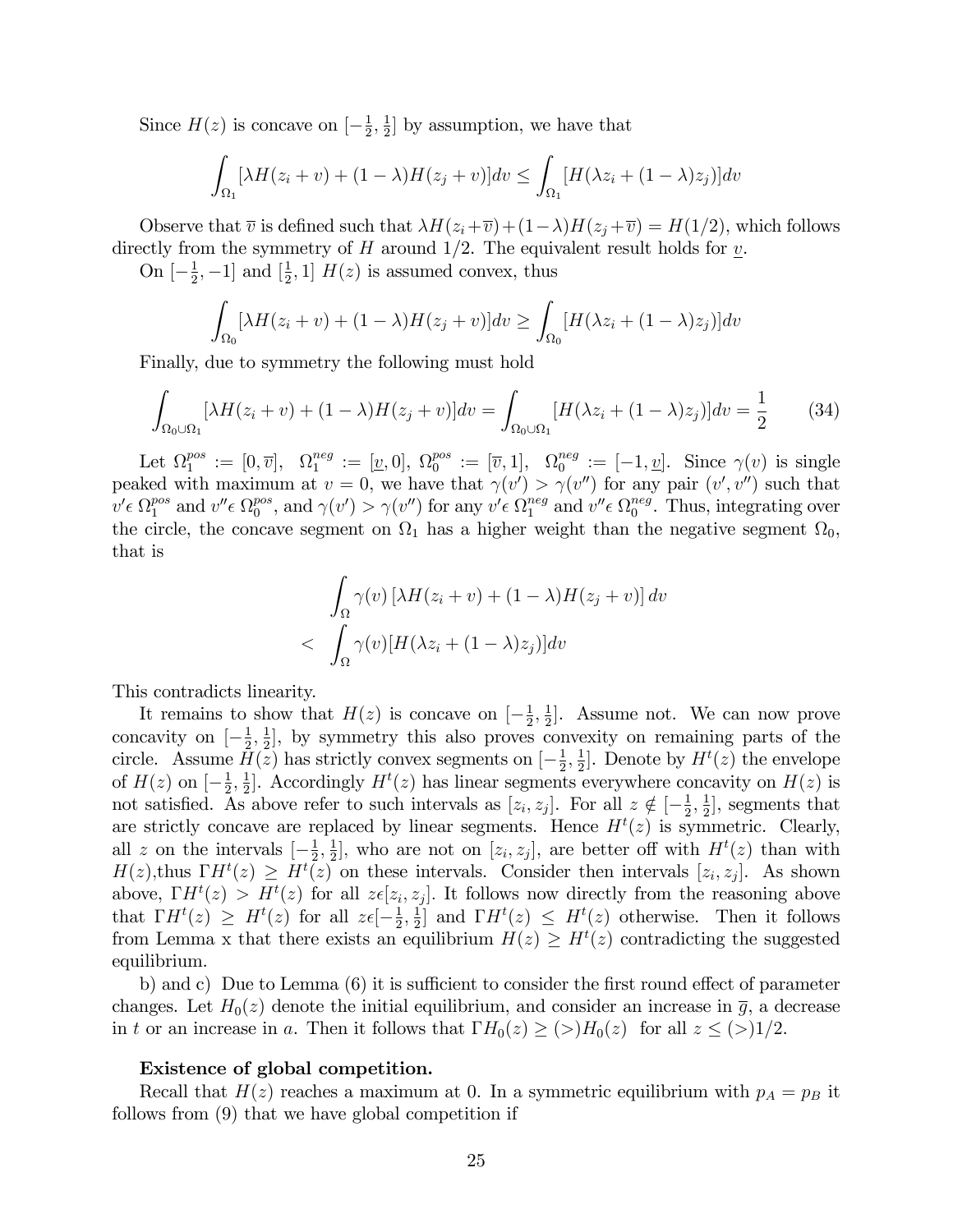$$
\int g(d(z,0))H(z)dz + \frac{-\overline{g}+t}{2} < t(1-a)
$$

Since  $\int g(d(z, 0))H(z)dz \leq \overline{g}$ , a sufficient condition for global competition is

$$
\overline{g} + \frac{-\overline{g} + t}{2} < t(1 - a)
$$
\n
$$
\overline{g} < t(1 - 2a)
$$

Proof of Proposition 3

The following Lemma is used:

#### **Lemma 7** Assume  $H_1(z) = \Gamma H_0(z) \geq H_0(z)$ . Then  $\Gamma H_1(z) \geq H_1(z)$

**Proof.** Assume on the contrary that  $\Gamma H_1(z) < H_1(z)$  for some z. This is only possible if the increase in A's market share associated with the mapping from  $H_0$  to  $H_1$  has a negative impact on the welfare of some members of the A-network. This is not possible since an increase in market share has either a neutral or a positive impact on the welfare of any network member. QED

Under global competition a reduction in  $p_A$  generates a vertical parallel shift in the  $H$ function of size  $1/(t(1 - a) - \overline{g})$ , thus after the price change  $\Gamma(H_0 + 1/(t(1 - a) - \overline{g})) = H_0 +$  $1/(t(1-a)-\overline{g})$ . Assume the equilibrium is characterized by hybrid competition, thus  $H = 1$ around 0 and  $H = 0$  around 1. Denote by  $H_0$  the equilibrium before the decrease in  $p_A$ . For the sake of the argument, allow H to take values strictly above 1: then from  $(9)$  the following would hold:  $\Gamma(H_0 + 1/(t(1-a)-\overline{g})) = H_0 + 1/(t(1-a)-\overline{g})$ . Since H is upward constrained by 1, consider the function  $H_d := H_0 + \min[1/(t(1-a)-\overline{g}), 1-H_0]$ . Then it follows directly from (9) that  $\Gamma[H_0+\min[1/(t(1-a)-\overline{g}), 1-H_0]] \leq [H_0+\min[1/(t(1-a)-\overline{g}), 1-H_0])$ , with strict inequality for some  $z$ . Due to Lemma  $(7)$  we thus know that there is an equilibrium below  $\Gamma[H_0 + \min[1/(t(1 - a) - \overline{g}), 1 - H_0]]$  which due to uniqueness is the only equilibrium. Since N' is monotonically increasing in the derived change in  $H$ , it follows that N' is always larger with global competition than with hybrid.

Under local competition a reduction in  $p_A$  generates a horizontal parallel shift in the H-function of size  $1/ta$ . Assume the equilibrium is characterized by hybrid competition, and refer to  $H_0(z)$  as the equilibrium before the price decrease. Consider the function  $H_d(z) := H_0(z-1/ta)$ . By construction, the parallel shift captures the accumulated impact from the increased number of friends "on the same side of the market". However, under hybrid competition some agents get access to new friends on the "other side of the market", thus  $\Gamma H_0(z-1/ta) \geq H_0(z-1/ta)$  with strict inequality for some z. Thus N' is always larger under hybrid than under local competition.

#### Maximizing versus minimizing social value

With two symmetric networks this is equivalent to maximizing  $V_A$  with respect to the distribution  $H(z)$  subject to  $\int H(z)dz = 1$ , that is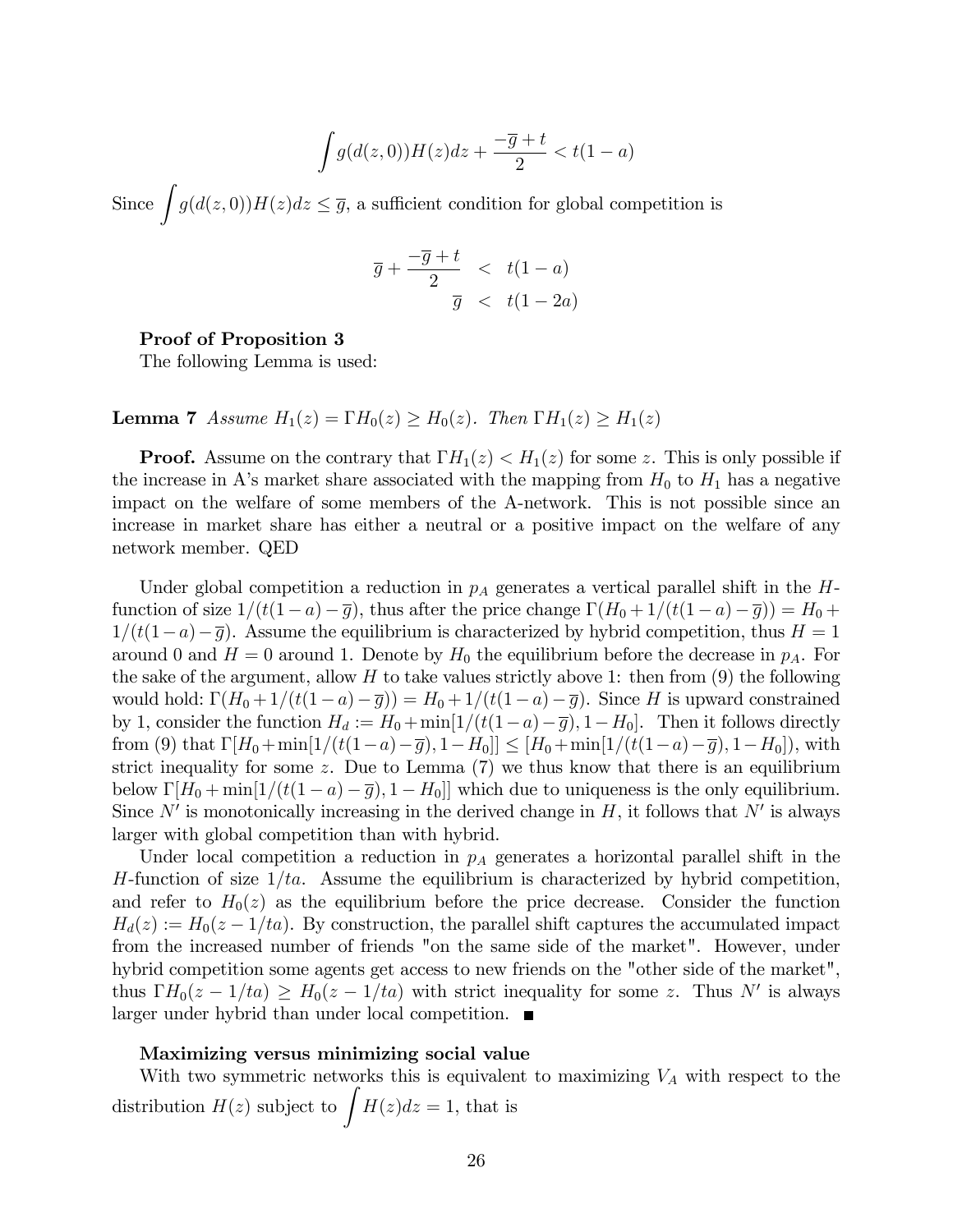$$
\max_{H(z_i)} \iint g(z_i - z)H(z)H(z_i)dz dz_i \text{ s.t. } \int H(z_i)dz_i = 1 \text{ all } z_i \in [0, 1]
$$

with the associated Langrangian

$$
\int \left[ \int g(z_i - z) H(z) dz - \lambda \right] H(z_i) dz_i
$$

Point-wize maximization yields the first order condition

$$
\int g(z_i - z)H(z)dz - \lambda > 0 \to H(z_i) = 1
$$

$$
\int g(z_i - z)H(z)dz - \lambda < 0 \to H(z_i) = 0
$$

$$
\int g(z_i - z)H(z)dz - \lambda = 0 \to H(z_i) \text{ undetermined}
$$

Obviously there are two solutions satisfying the first order conditions, either  $H(z) = 0.5$ all z, or  $H(z) = 1$  for all  $z \in [z', -(1-z')]$  where z' is arbitrary, and  $H(z) = 0$  otherwise.<sup>9</sup> The two solutions are referred to as the maximum and minimum solutions respectively.

#### Two part tariff - deriving first order conditions

It is convenient to characterize the optimal usage price (hence optimal subscriber composition) holding network size fixed (this requires an adjustment in connection fee), and then afterwards characterize the optimal network size (which is to determine the optimal connection fee). Due to symmetry, an increase in  $q_A$  matched with a decrease in  $p_A$  such that  $-p_A + v(q_A)\overline{g}/2$  is constant will not change  $H(1/2)$  and will not change the size of the network (but will reduce  $H(z)$  for  $z < 1/2$  and increase  $H(z)$  for  $z > 1/2$  in such a way that symmetry is preserved). Increasing  $q_A$  and adjusting  $p_A$  such that the scale effect is neutralized requires

$$
\frac{dp_A}{dq_A} = \frac{v'(q_A)\overline{g}}{2} = \frac{-x(q_A)\overline{g}}{2}
$$
\n(35)

Maximizing (25) with respect to  $q_A$  subject to (35) yields the first order condition

$$
-\int H(z)dz \frac{x(q_A)\overline{g}}{2} + p_A \int \frac{dH(z)}{dq_A} dz + [x(q_A) + x'(q_A)(q_A - c)] \int \int g(d(z, z_i))H(z)H(z_i)dz dz_i
$$

$$
+ x(q_A)(q_A - c) \int \int g(d(z, z_i)) \frac{dH(z)}{dq_A} H(z_i)dz dz_i = 0
$$
Since  $\frac{dH(z)}{dq_A}$  and  $H(z)$  are odd it follows that  $\int \int g(d(z, z_i)) \frac{dH(z)}{dq_A} H(z_i)dz dz_i = 0$  and that  $\int \frac{dH(z)}{dq_A} dz = 0$ . Hence

<sup>&</sup>lt;sup>9</sup>Observe from the first order conditions that the number of friends in the A network,  $\int g(z_i - z)H(z)dz$ , must be equal for all  $z_i$  at which  $H(z_i)$  is strictly between 0 and 1. Then it follows trivially that H can be interior only if  $H = 0.5$  everywhere.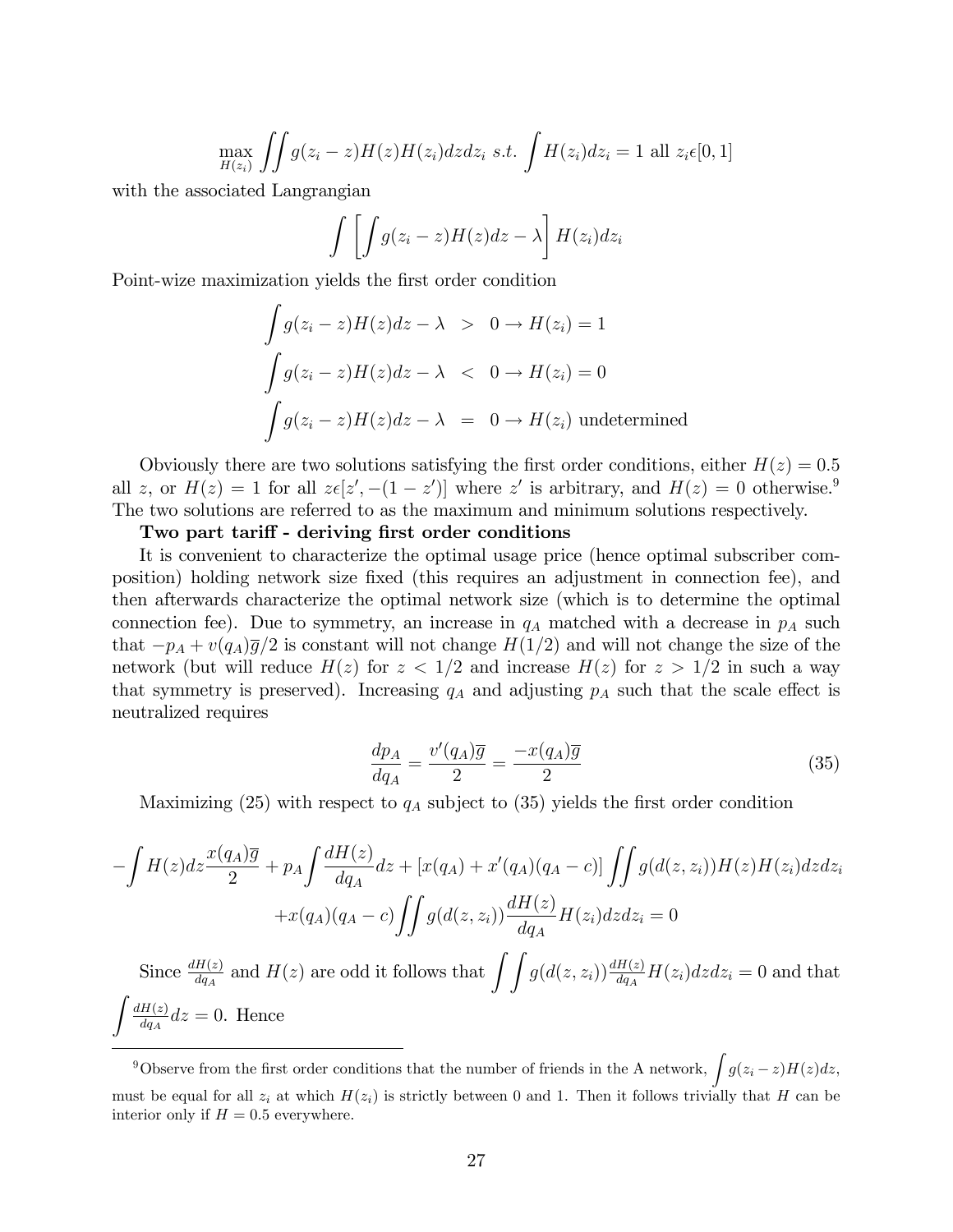$$
[1 - \gamma]x(q_A) + (q_A - c)x'(q_A) = 0
$$
  
where  $\gamma := \frac{1}{2}\overline{g}/\int \int g(d(z, z_i))H(z)dzdz_i.$ 

# 9 References

Arthur, W. Brian. "Competing Technologies, Increasing Returns, and Lock-in by Historical Events.î Economic Journal, 1989, 99(394), pp. 116-31.

Economides, Nicholas. "The Impact of Internet on Financial Markets." Journal of Financial Transformation, 2001, 1(1), pp. 8-13.

<sub>\_\_\_\_</sub>. "Network Economics with Application to Finance." Financial Markets, Institutions & Instruments, 1993, 2(5), pp. 89-97.

Farrell, Joseph and Klemperer, Paul. "Coordination and Lock-In: Competition with Switching Costs and Network Effects," M. Armstrong and R. H. Porter, Handbook of Industrial Organization. Amsterdam: Elsevier, 2003,

Farrell, Joseph and Saloner, Garth. "Installed Base and Compatibility: Innovation. Product Preannouncements, and Predation." American Economic Review, 1986, 76(5), pp. 940-55.

<sub>\_\_</sub>. "Standardization, Compatibility, and Innovation." Rand Journal of Economics, 1985, 16(1), pp. 70-83.

Granovetter, Mark. "Coase Revisited: Business Groups in the Modern Economy," Oxford University Press, 1995,

<sub>\_\_\_\_</sub>. "Economic Action and Social Structure:The Problem of Embeddedness." American Journal of Sociology, 1985, 91, pp. 481-510.

Granovetter, Mark S. "The Strength of Weak Ties." American Journal of Sociology, 1973, 6, pp. 1360-80.

Katz, Michael L and Shapiro, Carl. "Network Externalities, Competition and Compatibility." American Economic Review, 1985, 75(3), pp. 424-41.

<sub>\_\_\_\_\_</sub>. "Product Introduction with Network Externalities." The Journal of Industrial Economics, 1992, 40(1), pp. 50-79.

<sub>\_\_\_\_\_</sub>. "Systems Competition and Network Effects." Journal of Economic Perspectives, 1994, 8(2), pp. 93-115.

Kranton, Rachel E. and Minehart, Deborah F. "A Theory of Buyer-Seller Networks.," American Economic Review. American Economic Association, 2001, 485.

Laffont, J.; Rey, P. and Tirole, J. "Network Competition: I Overview and Non-Discriminatory Pricing." Rand Journal of Economics, 1998a,  $29(1)$ , pp. 1-37.

<sub>\_\_\_\_</sub>. "Network Competition: II Price Discrimination." Rand Journal of Economics, 1998b, 29(1), pp. 38-56.

North, Douglass C. "Institutions." Journal of Economic Perspectives, 1991, 5(1), pp. 97.

North, Douglass C. and Wallis, John Joseph. "Longer-Run Determinants of the Economic Role of the U.S. Government American Government Expenditures: A Historical Perspective." American Economic Review,  $1982, 72(2)$ , pp. 336-40.